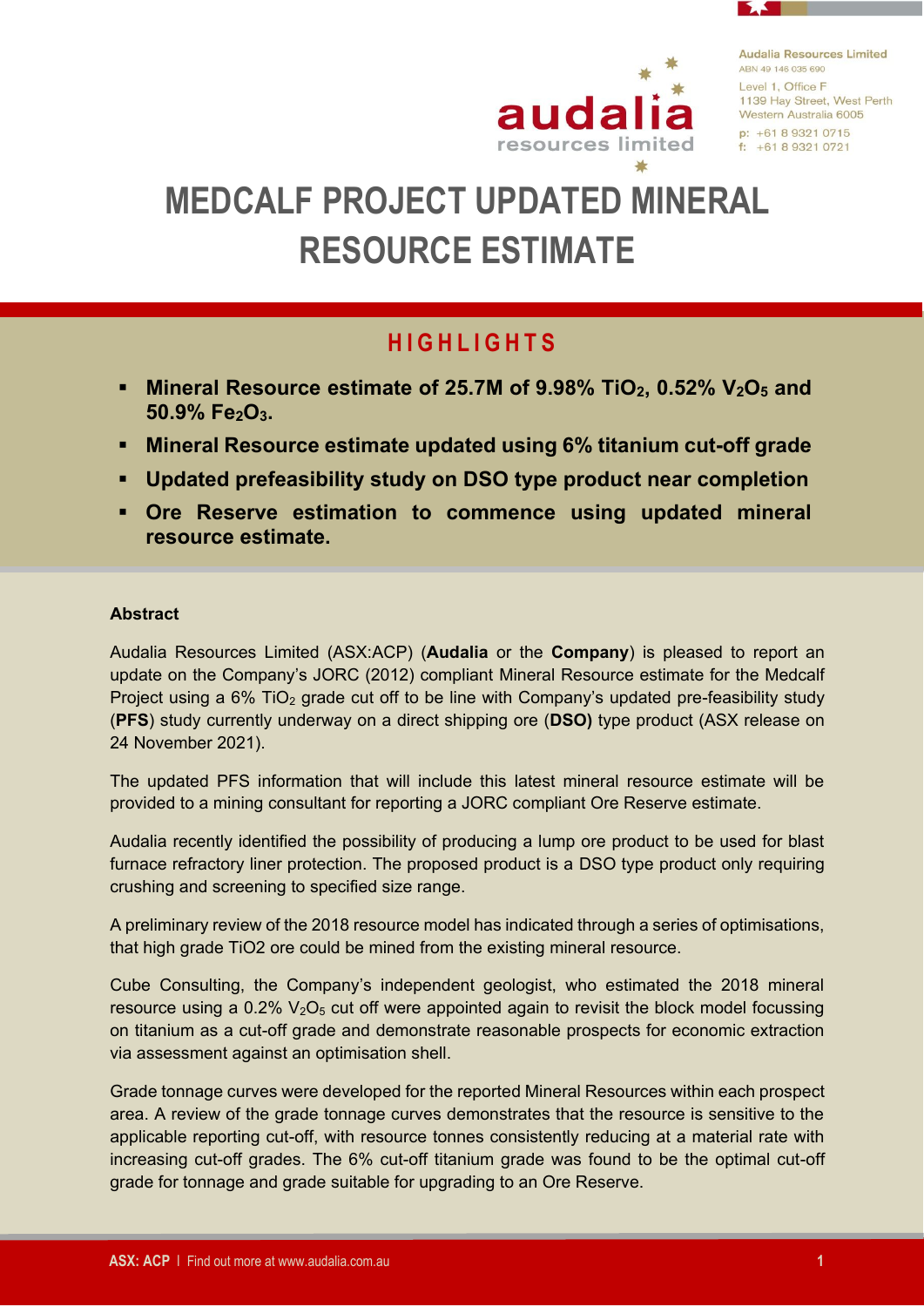

### **Mineral Resource Estimation Summary**

The geological interpretation has divided the Medcalf Project into three broad, spatially unique areas (Figure 1):

- **Egmont located to the west of the project area.**
- Kilimaniaro located to the southeast.
- Vesuvius in the central part of the project, which has been further sub-divided based on modelled fault boundaries.
	- o Vesuvius West
	- o Vesuvius Central (including the Fuji prospect)
	- o Vesuvius East (including the Pinatubo prospect).



**Figure 1 – Prospect location plan**

Cube Consulting re-ran the 2018 resource block model using a  $6\%$  TiO<sub>2</sub> grade cut off. Reasonable prospects for eventual economic extraction were determined with reference to the results of Whittle optimisation resource limiting shells. The extents of the selected open pit shell were used as an analogy to help limit the extents for reporting of the Mineral Resources associated with the Vesuvius, Egmont and Kilimanjaro prospect. Figure 2 provides an oblique view of the resource classification categories for the Vesuvius prospect area.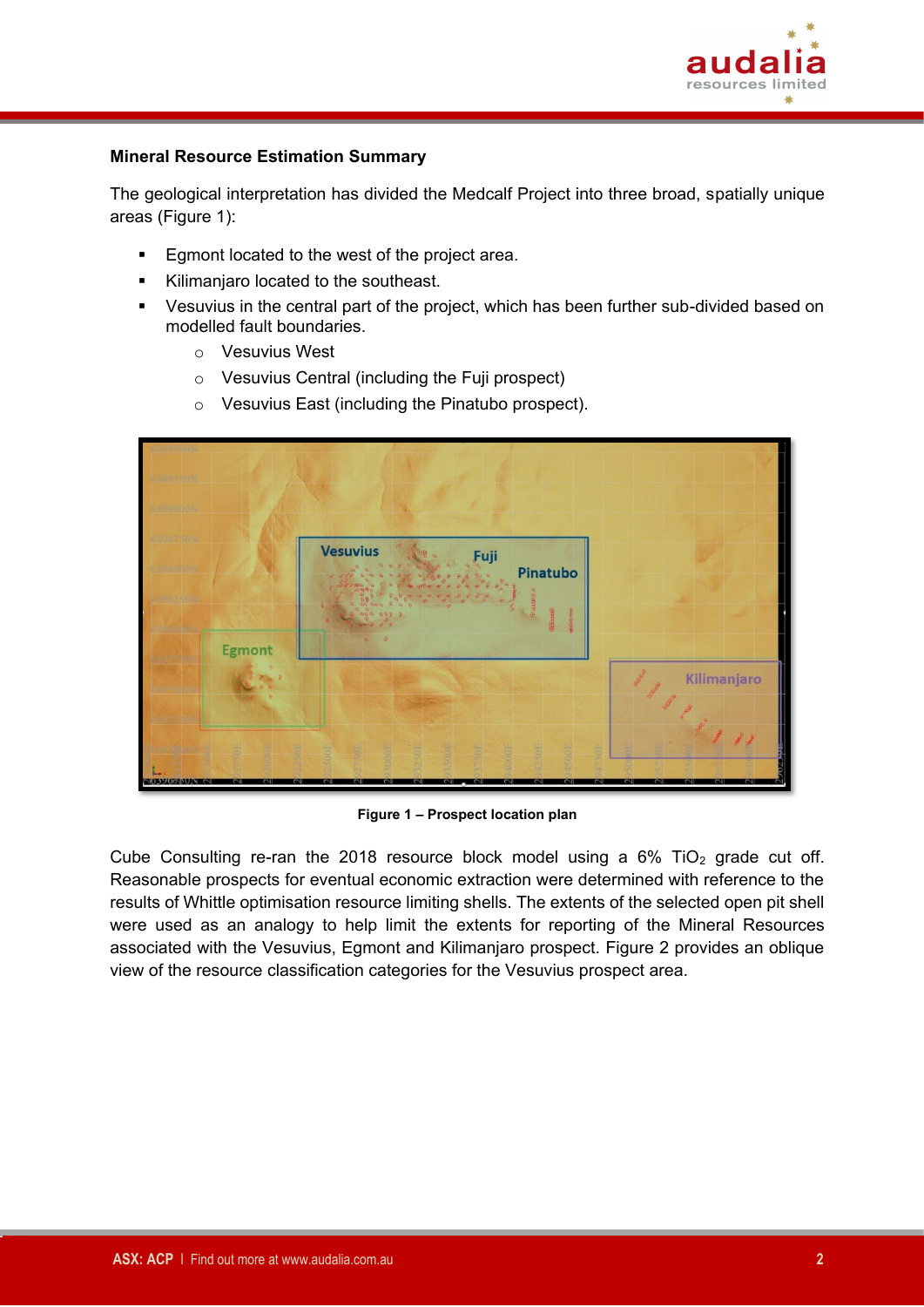



**Figure 2 – Oblique view looking northwest**

Within each prospect area the block model grades were reviewed sectionally against the corresponding drill hole information. Overall, this showed good alignment between estimated block grades and reported drill hole assays. Examples for the  $V_2O_5$  and TiO<sub>2</sub> estimates area presented below for Vesuvius (Figure 3), Egmont (Figure 4) and Kilimanjaro (Figure 5).



**Figure 3 - Vesuvius Visual Validation at 292,740mE – V2O5 % (top), TiO2 % (bottom)**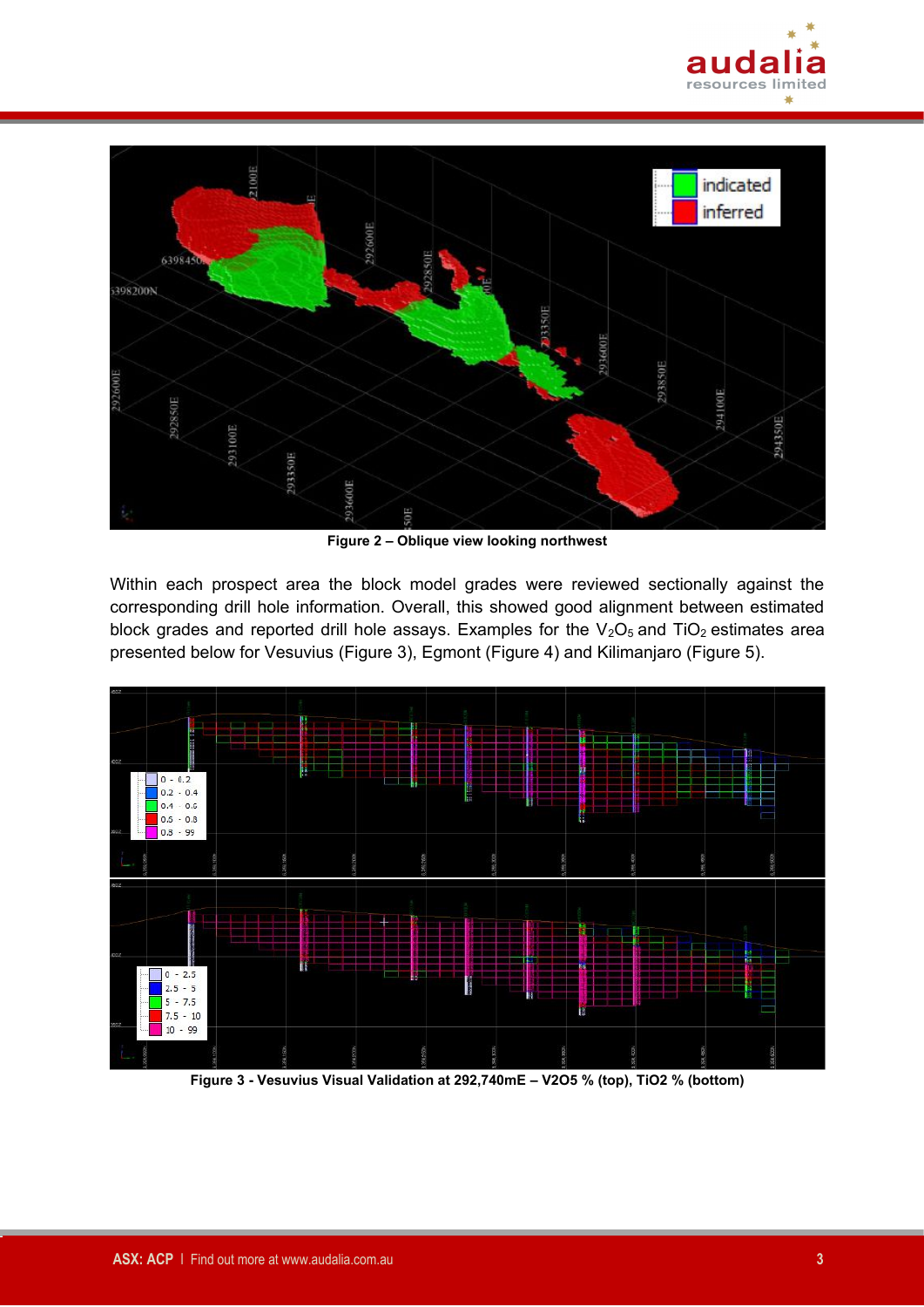



**Figure 4 - Egmont Visual Validation at 291,820mE – V2O5 % (top), TiO2 % (bottom)**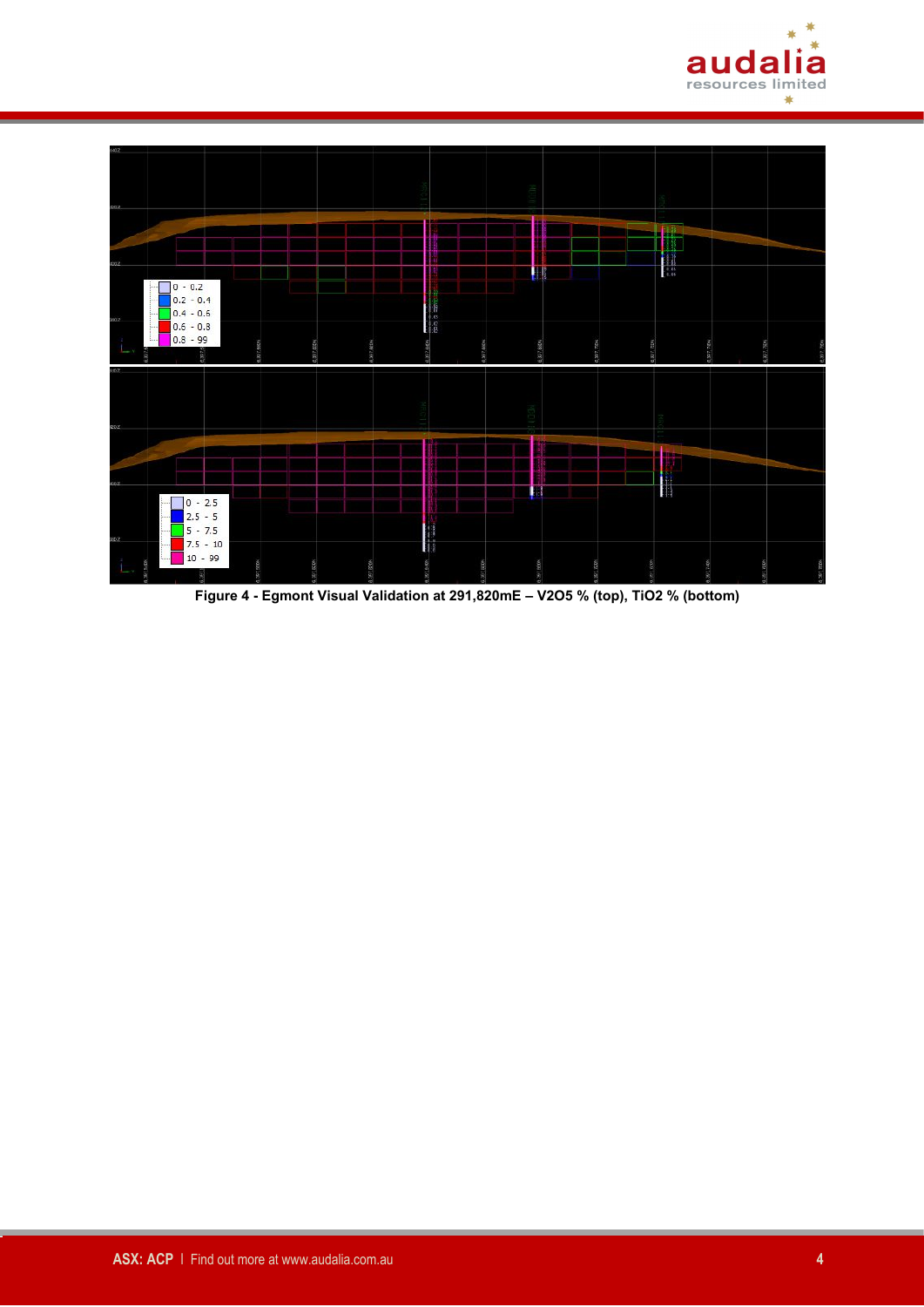



**Figure 5 - Kilimanjaro Visual Validation, oblique section centred ~295,700mE – V2O5 % (top), TiO2 % (bottom)**

The Medcalf resource has demonstrated sufficient geological and grade continuity to support the definition of a Mineral Resource and enable classification in accordance with the JORC Code (2012 edition) guidelines.

The input drill data is considered representative of the V2O5 and TiO2 grade distribution and does not misrepresent the mineralisation. Knowledge of the geological controls on mineralisation has been used to develop the overall resource estimate.

The Mineral Resource in Table 1 is reported above a lower cut-off grade of 6 % TiO<sub>2</sub> based on preliminary economic considerations. The preliminary mining studies are based on open cut mining methods using conventional drill and blast mining. These studies have assisted with definition of an appropriate cut-off grade above which mineralisation has reasonable prospects for economic extraction.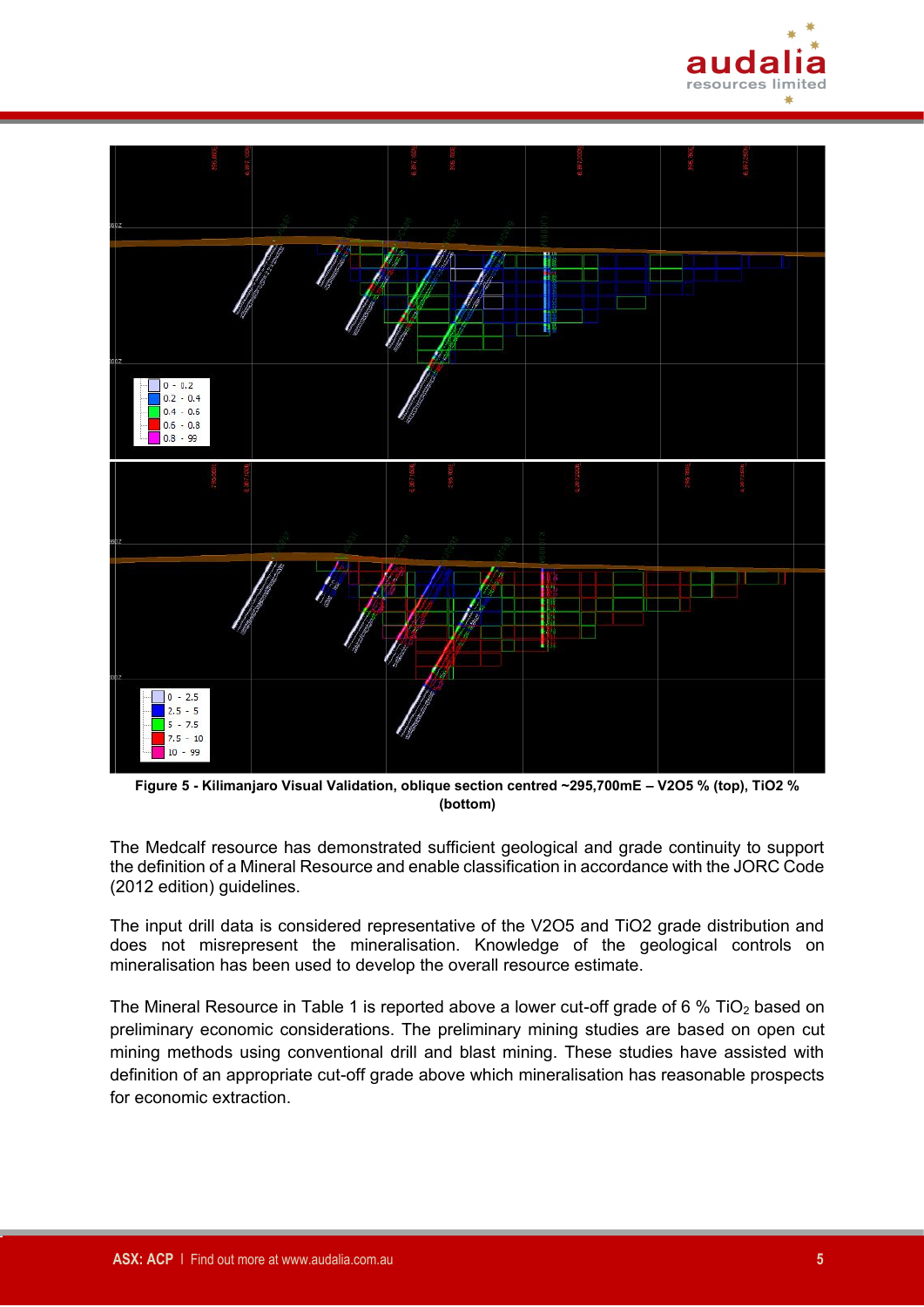

| <b>Resource Classification</b> | <b>Prospect</b> | <b>Tonnes (Mt)</b>       | $V2O5$ % | $TiO2$ % | $Fe2O3$ % | $Al_2O_3$ %              | $SiO2$ % |
|--------------------------------|-----------------|--------------------------|----------|----------|-----------|--------------------------|----------|
|                                | <b>Vesuvius</b> | 14.2                     | 0.60     | 10.95    | 56.1      | 8.6                      | 15.6     |
| <b>Indicated</b>               | Egmont          | 0.8                      | 0.66     | 12.04    | 62.1      | 7.9                      | 9.9      |
|                                | Kilimanjaro     | $\overline{\phantom{a}}$ | ۰        |          |           | $\overline{\phantom{0}}$ | -        |
| <b>Sub-Total Indicated</b>     |                 | 15.0                     | 0.60     | 11.01    | 56.4      | 8.5                      | 15.3     |
|                                | <b>Vesuvius</b> | 8.1                      | 0.40     | 8.78     | 42.2      | 9.7                      | 27.3     |
| <b>Inferred</b>                | Egmont          |                          | -        |          |           |                          |          |
|                                | Kilimanjaro     | 2.6                      | 0.40     | 7.76     | 45.6      | 9.1                      | 27.1     |
| <b>Sub-Total Inferred</b>      |                 | 10.6                     | 0.40     | 8.54     | 43.0      | 9.6                      | 27.3     |
| <b>Total Resource</b>          |                 | 25.7                     | 0.52     | 9.98     | 50.9      | 9.0                      | 20.2     |

**Table 1 – Resource Estimate (N.B – Pinatubo and Fuji are combined with Vesuvius)**

The Company last reported an update to the mineral resource estimate in accordance with the Australasian Code for Reporting of Exploration Results, Mineral Resources and Ore Reserves 2012 Edition **(JORC 2012**) on 31 August 2018).

#### **Medcalf Project Mineral Resource Estimate**

The following is a summary provided by Cube Consulting of material information used to estimate the Mineral Resource, as required by Listing Rule 5.8.1 and JORC 2012 Reporting Guidelines.

#### **Mineral Tenement and Land Tenure Status**

The Medcalf Project granted tenements comprises one mining lease, three exploration licences, two miscellaneous licences and one General Purpose licence. All licences are owned 100% by Audalia Resources and all licences are in good standing.

A portion of the Mineral Resource exists in proximity to vegetation listed as critically endangered, and in proximity to several identified troglofauna sites. Audalia has initiated a number of investigations with the aim of providing sufficient evidence to applicable authorities to support future mining. Given the early stage of these investigations it is unclear whether approval will be given to disturb part or all of the areas in question.

### **Geology**

The Medcalf Project lies in the southern end of the Archaean Lake Johnston greenstone belt: a narrow, north-northwest trending belt approximately 110 km in length. It is located near the southern margin of the Yilgarn Craton, midway between the southern ends of the Norseman-Wiluna and the Forrestania-Southern Cross greenstone belts. The area of interest is the Medcalf sill located in the hinge zone of a gently north-west plunging regional anticline and is emplaced within a predominately tholeiitic basalt sequence low in the greenstone succession. Rocks in this area belong to the almandine amphibolite facies of regional metamorphism.

In the mineralised area the magnetite-rich sequence is deeply weathered, with +60 m of saprolite showing vertical zonation of weathering minerals due to progressive weathering. Primary mineralisation is the result of gravity accumulations of oxide phases within the pyroxenite zone of the sill. Extensive weathering over time has resulted in removal of much of the silica, calcium and magnesium resulting in residual concentration of iron, titanium and vanadium oxides.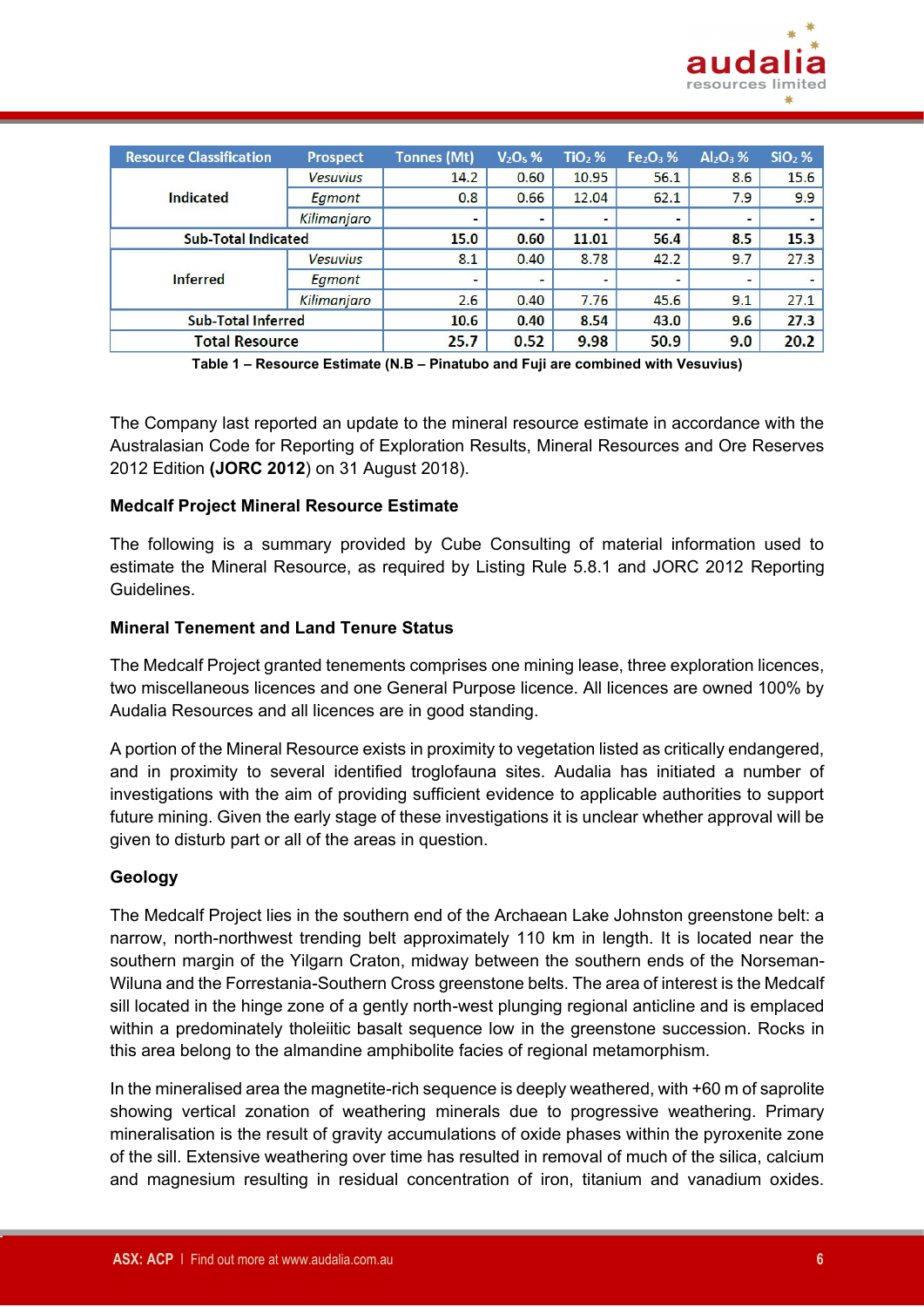

Vanadium is present in the samples as microscopic and sub-microscopic constituents of hematite, goethite, and several other iron minerals.

# **Drilling Techniques and Hole Spacing**

Drilling completed at the Medcalf project and used to support the mineral resource includes 212 reverse circulation (RC) holes for a total of 7,340 m and 19 diamond core (DDH) holes for a total of 839.2 m.

RC drilling has been completed in three phases from 2012 to 2018. Drilling utilised a 140 mm diameter face sampling bit with sample shroud, attached to a pneumatic piston hammer used to penetrate the ground and deliver sample up 3 m or 6 m drill rod inner tubes through to the cyclone and either rotary cone splitter or riffle splitter with the aid of rig and auxiliary booster compressed air.

DDH drilling has been completed in two phases (2013 and 2015). Geological logging was completed on intervals aligned with observed changes in the logged core. Diamond drilling is completed using a PQ core size generating core with a diameter of approximately 83 mm. All diamond holes are drilled from surface.

The majority of all drilling is oriented vertically.

### **Sampling**

All samples collected from RC drilling were collected at 1m downhole intervals and split into prenumbered calico bags at the rig using a rotary cone splitter (2012 and 2013 programs), or threestage riffle splitter (2018 program). The remaining sample is collected in a plastic bag for retention on-site. In addition to the 1m sample, one of either a field duplicate, certified reference standard, or a blank was inserted at a rate of 1:20 samples.

Sampling of the DDH core was targeted at one-metre intervals, however adjusted to allow for geological boundaries where observed. Drill core is sawn in half length-wise, with half submitted for analysis and the other half retained in the core tray for future reference.

#### **Sample Analysis**

All RC samples and the 2015 DDH samples were analysed at Intertek (formerly Genalysis) in Perth by XRF using lithium borate fused discs. The laboratory has achieved NATA certification and has robust internal procedures to ensure accuracy and precision of reported results.

Results for the 2012-2013 RC drilling programs provide values for V2O5 and TiO2 only. For the 2018 RC drilling and 2015 diamond core an 18-element suite was reported and included: TiO2, V2O5, Fe2O3, Al2O3, CaO, Cl, Co, Cu, Cr2O3, K2O, MgO, MnO, Na2O, Ni, P2O5, SO3, SiO2, and Zn. Loss on ignition (LOI) was determined using industry standard Thermo-Gravimetric Analyser (TGA) and reported as single LOI at 1000 degrees Celsius.

### **Estimation Methodology**

The geological interpretation utilised surface geological mapping, lithological logging data, and assay data to guide and control the Mineral Resource estimation. Implicit modelling software was utilised to generate three-dimensional wireframes of the major lithological units and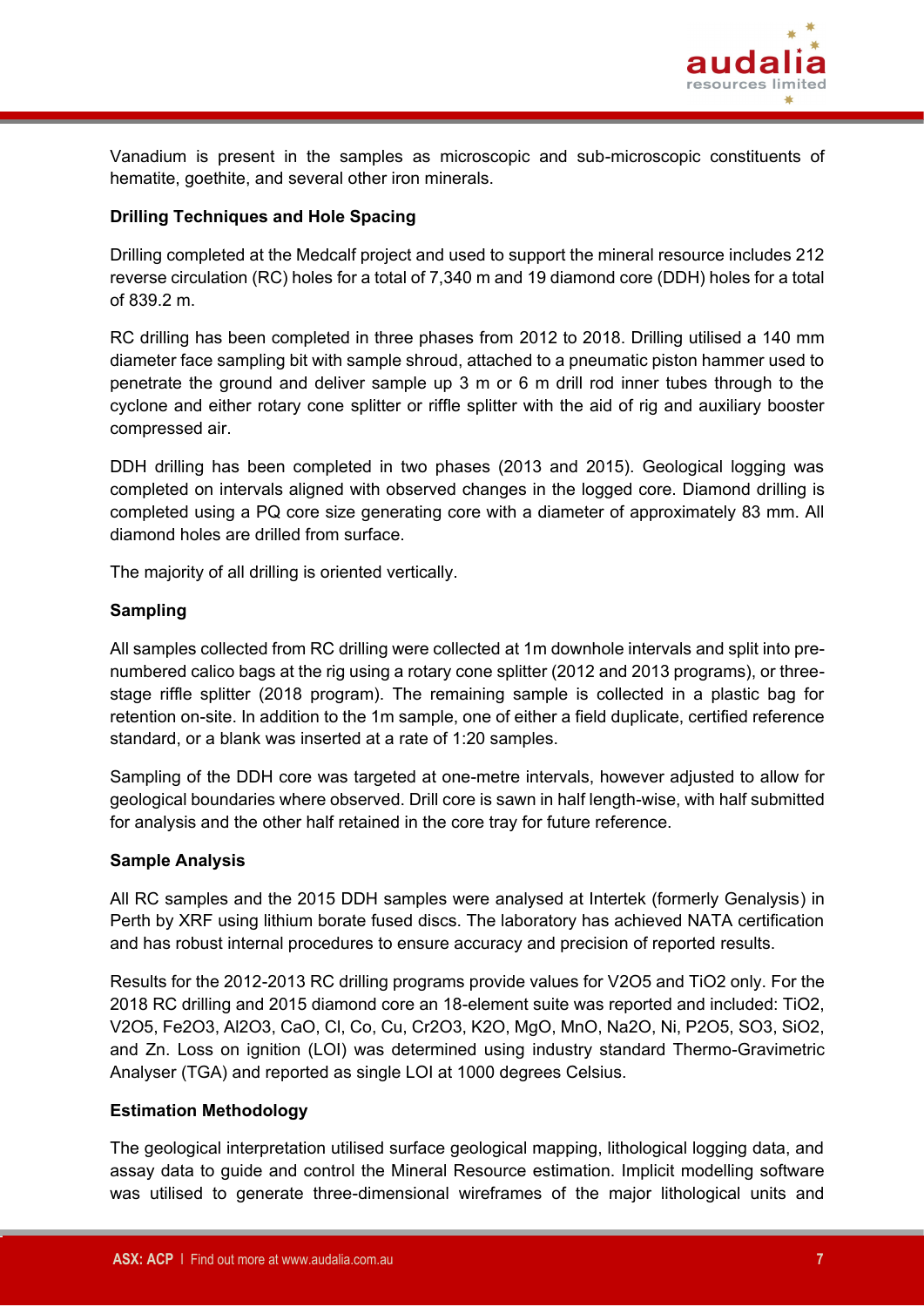

weathering horizons. These solids were imported into Surpac and used to code the geological model.

Drill hole sample data was flagged using domain codes generated from three-dimensional mineralisation domains. Sample data was composited to one-metre downhole lengths using a best fit-method. No residuals were generated. Statistical analysis was carried out on data from all estimated domains, with hard boundary techniques employed, with blocks estimated only from samples within the same domain.

Outlier analysis of the composite data indicated application of a top-cut value for TiO2 within a single estimation domain was appropriate. This affected ~1% of the domain population. No other grade cutting was employed for other variables or domains.

Five grade attributes ( $V_2O_5$ , TiO<sub>2</sub>, Fe<sub>2</sub>O<sub>3</sub>, SiO<sub>2</sub>, and Al<sub>2</sub>O<sub>3</sub>) were estimated for input into mine planning and processing assessments. The grade estimation process was completed using Geovariances™ Isatis™ software, with estimated grades exported for compilation into the Surpac™ block model.

Interpolation of grades was via Localised Uniform Conditioning (LUC) for V2O5 and TiO2, and via Ordinary Kriging (OK) for the remaining grade variables. OK estimates for  $V_2O_5$  and TiO<sub>2</sub> were completed as internal checks. A local recoverable model was considered appropriate for the level of mining studies. Interpolation parameters were set to a minimum number of six composites and a maximum number of 12 composites, with a restriction on the number of composites per drill hole set to four. Blocks were estimated in a single pass strategy with a maximum search distance of 400m.

The model has a block size of 10 m (X)  $\times$  10 m (Y)  $\times$  5 m (Z) representing the nominal selective mining unit (SMU) expected for the deposit based on preliminary mining assumptions relevant to the nature of mineralisation. OK estimates were completed on a block size of 20 m (X)  $\times$  20 m  $(Y)$  × 5 m (Z) and grades assigned to the co-incident SMU block sizes.

The block model was validated using a combination of visual and statistical, techniques including global statistics comparisons, and trend plots.

### **Resource Classification**

A range of criteria was considered by Cube when addressing the suitability of the classification boundaries. These criteria include:

- Geological continuity and volume;
- Drill spacing and drill data quality;
- Modelling technique; and
- Estimation properties, including search strategy, number of informing composites, average distance of composites from blocks and kriging quality parameters.

Blocks have been classified as Indicated or Inferred, mostly based on drill data spacing in combination with other model estimate quality parameters.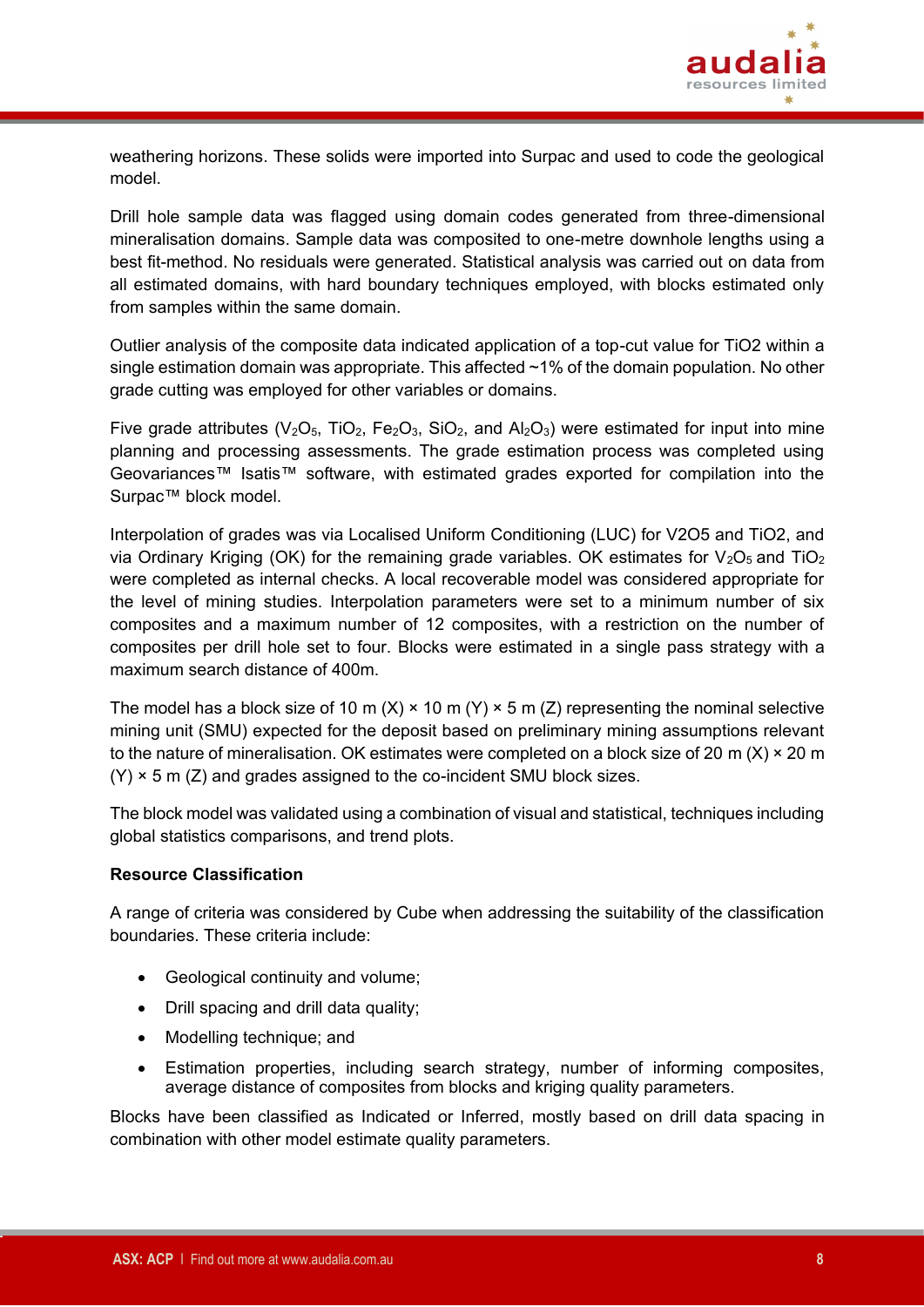

## **Cut-off Grade**

The Mineral Resource has been reported above a 6 % TiO<sub>2</sub> cut-off. Mineralisation above this cut-off has, in the opinion of the Competent Person, demonstrated reasonable prospects for economic extraction via assessment against an optimisation shell. Input parameters utilised for the optimisation are based on a combination of previously reported test work, open market price assumptions, and factors applicable to comparable mineralisation styles.

# **Mining and Metallurgy**

Development of this Mineral Resource assumes mining using standard equipment and methods similar to other operations in the area. The assumed mining method is conventional truck and shovel, open pit mining at an appropriate bench height.

An indicative SMU of 10 m (X)  $\times$  10 m (Y)  $\times$  5 m (Z) has been proposed. This has yet to be tested completely through detailed mining studies although is considered reasonable for the nature of mineralisation and the proposed mining methods.

Detailed metallurgical test work on mineralisation at the project has been completed and previously reported (ASX releases dated 26 October 2017, 31 October 2017, and 28 September 2020). Results of beneficiation test work indicate metallurgical recoveries of vanadium, titanium and iron in the order of 85% using magnetic separation, with an associated mass recovery of approximately 75%. Subsequent processing of the developed concentrate via pyrometallurgical processes has been demonstrated to develop market acceptable products with excellent recovery of vanadium and iron. The vanadium bearing iron concentrate meets the feedstock requirement for blast furnace ironmaking, and vanadium can be recovered in the steelmaking process. These results are considered adequate to achieve reasonable expectations of economic metallurgical processing of the project mineralisation.

This announcement was authorised to be given to ASX by the Board of Directors of Audalia Resources Limited.

**Authorised by:**

#### **Brent Butler**  *CEO and Executive Director*

#### **Competent Person's Statement**

The information is this report that relates to Mineral Resources is based on information compiled by Patrick Adams who is a Fellow of the Australasian Institute of Mining and Metallurgy and a Member of the Australian Institute of Geoscientists. Patrick Adams is an employee of Cube Consulting Ltd and has sufficient experience which is relevant to the style of mineralisation and type of deposit under consideration and to the activity which he is undertaking to qualify as a Competent Person as defined in the 2012 edition of the "Australasian Code for Reporting of Exploration Results, Mineral Resources and Ore Reserves". Mr Adams has given his consent to the inclusion in this report of the matters based on the information in the form and context in which it appears.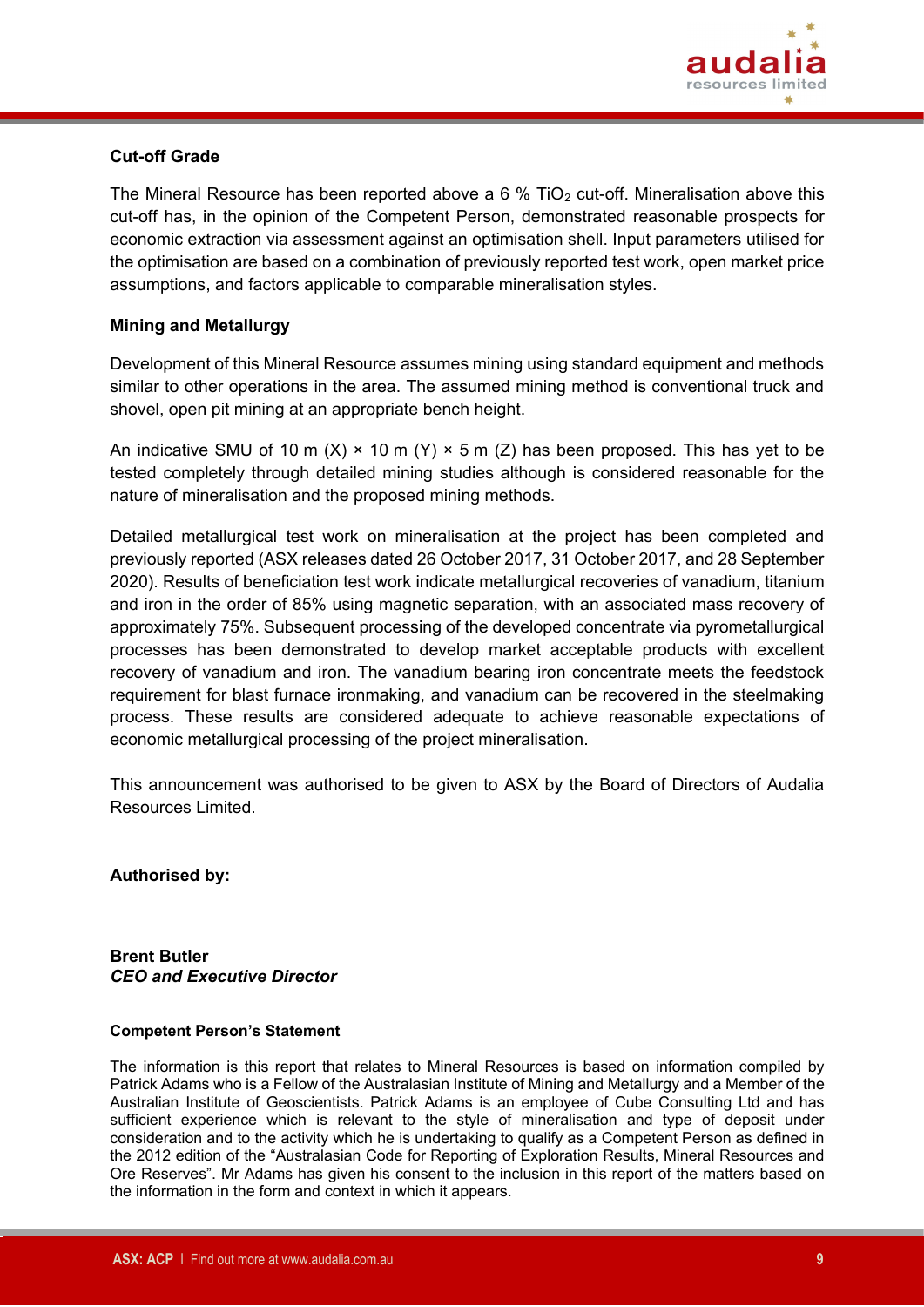

#### **Forward Looking Statements**

This announcement contains forward looking statements that are based on the Company's current expectations, intentions or strategies regarding future events and results.

Where the Company expresses or implies an expectation or belief as to future events or results, such expectation or belief is expressed in good faith and believed to have a reasonable basis. However, forward looking statements are subject to risks, uncertainties, assumptions, and other factors, which could cause actual results to differ materially to future results expressed, projected, or implied by such forward looking statements.

The Company does not undertake any obligation to release publicly any revisions to any "forward looking statements" to reflect events or circumstances after the date of this announcement or to reflect the occurrence of unanticipated events, except as may be required under the applicable securities laws.

#### **For more information please contact:**

Brent Butler CEO and Executive Director Audalia Resources Limited T: (08) 9321-0715 E: admin@audalia.com.au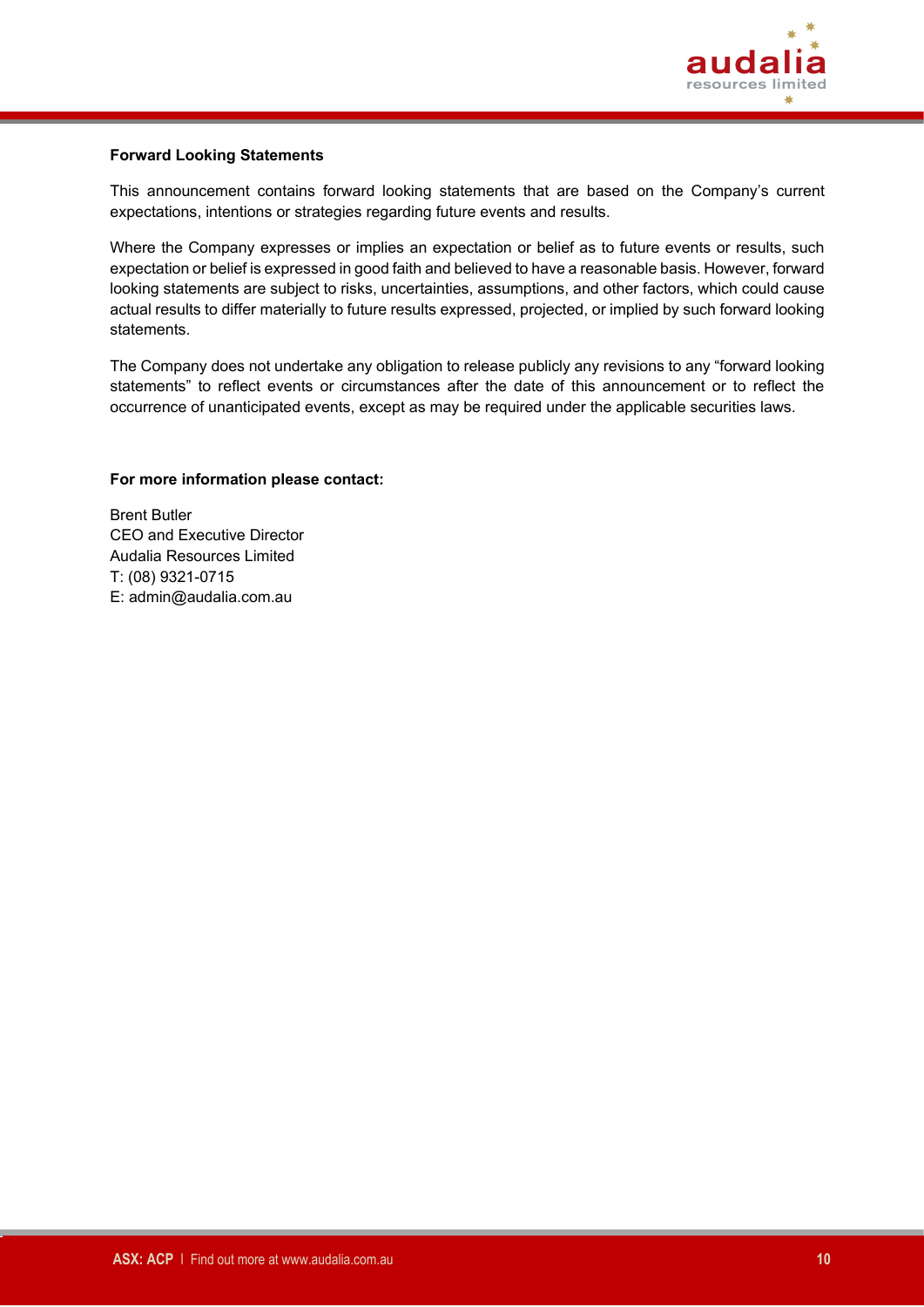

# JORC Code, 2012 Edition – Table 1 report

# **Section 1 Sampling Techniques and Data**

(Criteria in this section apply to all succeeding sections.)

| <b>Criteria</b>               | <b>JORC Code explanation</b>                                                                                                                                                                                                                                                                                                                                                                                                                                                                                                                                                                                                                                                                                                                                                                                                                                                                                                                                                                                                                                                                                  | <b>Commentary</b>                                                                                                                                                                                                                                                                                                                                                                                                                                                                                                                                                                                                                                                                                                                                                                                                                                                                                                                                                                                                                                                                                                                                                                                       |
|-------------------------------|---------------------------------------------------------------------------------------------------------------------------------------------------------------------------------------------------------------------------------------------------------------------------------------------------------------------------------------------------------------------------------------------------------------------------------------------------------------------------------------------------------------------------------------------------------------------------------------------------------------------------------------------------------------------------------------------------------------------------------------------------------------------------------------------------------------------------------------------------------------------------------------------------------------------------------------------------------------------------------------------------------------------------------------------------------------------------------------------------------------|---------------------------------------------------------------------------------------------------------------------------------------------------------------------------------------------------------------------------------------------------------------------------------------------------------------------------------------------------------------------------------------------------------------------------------------------------------------------------------------------------------------------------------------------------------------------------------------------------------------------------------------------------------------------------------------------------------------------------------------------------------------------------------------------------------------------------------------------------------------------------------------------------------------------------------------------------------------------------------------------------------------------------------------------------------------------------------------------------------------------------------------------------------------------------------------------------------|
| <b>Sampling</b><br>techniques | Nature and quality of sampling (eg cut channels, random chips, or<br>$\bullet$<br>specific specialised industry standard measurement tools appropriate<br>to the minerals under investigation, such as down hole gamma<br>sondes, or handheld XRF instruments, etc). These examples should<br>not be taken as limiting the broad meaning of sampling.<br>Include reference to measures taken to ensure sample representivity<br>and the appropriate calibration of any measurement tools or systems<br>used.<br>• Aspects of the determination of mineralisation that are Material to the<br>Public Report.<br>In cases where 'industry standard' work has been done this would be<br>relatively simple (eg 'reverse circulation drilling was used to obtain 1<br>m samples from which 3 kg was pulverised to produce a 30 g charge<br>for fire assay'). In other cases more explanation may be required,<br>such as where there is coarse gold that has inherent sampling<br>problems. Unusual commodities or mineralisation types (eg<br>submarine nodules) may warrant disclosure of detailed information. | Drilling completed at the Medcalf project and used to support the<br>mineral resource includes 212 reverse circulation (RC) holes for a<br>total of 7,340 m and 19 diamond core (DDH) holes for a total of 839.2<br>m.<br>RC drilling has been completed in three phases from 2012 to 2018.<br>Geological logging and assay samples were collected from RC drilling<br>at one-metre intervals down hole.<br>RC samples are collected at one-metre intervals downhole at the drill<br>rig by riffle splitter attached to the drill to obtain a sub-sample which is<br>placed into a pre-numbered sample bag for dispatch to the analytical<br>laboratory. The remaining sample is collected in a plastic bag for<br>retention on-site.<br>DDH drilling has been completed in two phases (2013 and 2015).<br>Geological logging was completed on intervals aligned with observed<br>changes in the logged core. Sampling of the DDH core was targeted<br>at one-metre intervals, however adjusted to allow for geological<br>boundaries where observed. Drill core is sawn in half length-wise,<br>with half submitted for analysis and the other half retained in the core<br>tray for future reference. |
| <b>Drilling</b><br>techniques | Drill type (eg core, reverse circulation, open-hole hammer, rotary air<br>blast, auger, Bangka, sonic, etc) and details (eg core diameter, triple<br>or standard tube, depth of diamond tails, face-sampling bit or other<br>type, whether core is oriented and if so, by what method, etc).                                                                                                                                                                                                                                                                                                                                                                                                                                                                                                                                                                                                                                                                                                                                                                                                                  | The resource estimate is largely developed from RC samples (~93%)<br>with the remainder from DDH samples. A total of five DDH holes were<br>excluded from use in the resource estimate as they were either<br>twinned with RC holes (2 holes) or duplicated existing DDH holes (3<br>holes).<br>Reverse circulation drilling utilised a 140 mm diameter face sampling<br>bit with sample shroud, attached to a pneumatic piston hammer used<br>to penetrate the ground and deliver sample up 3 m or 6 m drill rod<br>inner tubes through to the cyclone and either rotary cone splitter or<br>riffle splitter with the aid of rig and auxiliary booster compressed air.                                                                                                                                                                                                                                                                                                                                                                                                                                                                                                                                 |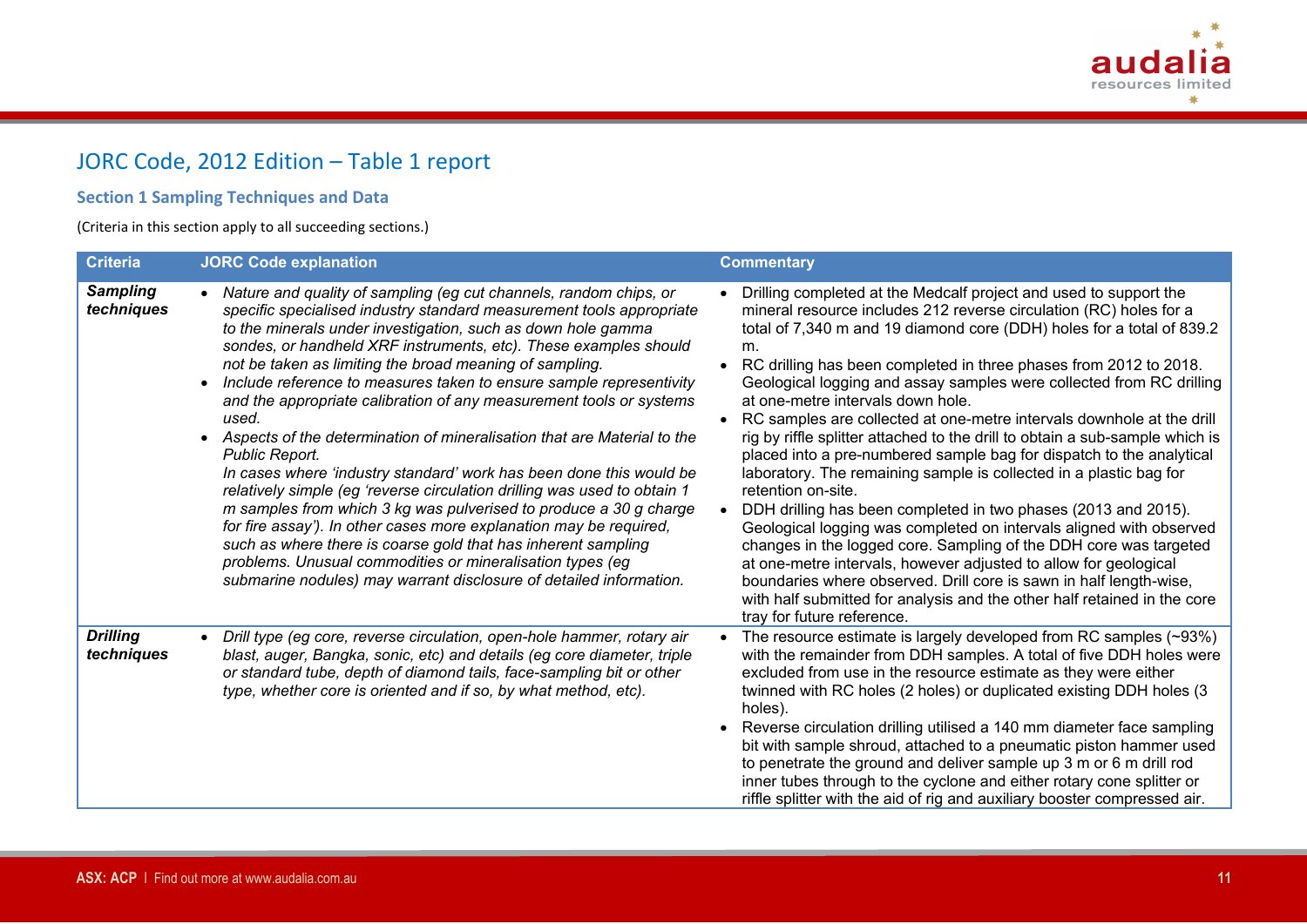

| <b>Criteria</b>                 | <b>JORC Code explanation</b>                                                                                                                                                                                                                                                                                                                                                                     | <b>Commentary</b>                                                                                                                                                                                                                                                                                                                                                                                                                                                                                                                                                                                                                                                                                                                                                                                                                                                                                                                                                                                                                              |
|---------------------------------|--------------------------------------------------------------------------------------------------------------------------------------------------------------------------------------------------------------------------------------------------------------------------------------------------------------------------------------------------------------------------------------------------|------------------------------------------------------------------------------------------------------------------------------------------------------------------------------------------------------------------------------------------------------------------------------------------------------------------------------------------------------------------------------------------------------------------------------------------------------------------------------------------------------------------------------------------------------------------------------------------------------------------------------------------------------------------------------------------------------------------------------------------------------------------------------------------------------------------------------------------------------------------------------------------------------------------------------------------------------------------------------------------------------------------------------------------------|
|                                 |                                                                                                                                                                                                                                                                                                                                                                                                  | Diamond drilling completed using PQ core size for the entire hole<br>length generating core with a diameter of ~83mm.<br>The majority of drilling is oriented vertically.<br>Refer to Section 2, Drill Hole Information, for a detailed breakdown of<br>drilling by method and year.                                                                                                                                                                                                                                                                                                                                                                                                                                                                                                                                                                                                                                                                                                                                                           |
| <b>Drill sample</b><br>recovery | • Method of recording and assessing core and chip sample recoveries<br>and results assessed.<br>Measures taken to maximise sample recovery and ensure<br>representative nature of the samples.<br>Whether a relationship exists between sample recovery and grade<br>and whether sample bias may have occurred due to preferential<br>loss/gain of fine/coarse material.                         | No direct recovery measurements of reverse circulation samples<br>were performed; however, a qualitative estimate of sample recovery<br>at the rig was made and generally considered good.<br>All RC drilling was above water table and generated dry samples.<br>Samples are visually checked for contamination during drilling.<br>Measurements of core recovery for the 2013 drilling program are<br>reported as greater than 98%. Analysis of core recovery for the 2015<br>program shows slightly lower recoveries on average in the first two<br>metres (~80%). Overall, average recoveries of approximately 98%<br>are achieved. Core recovery is reported as a percentage of the stated<br>drilling interval and is calculated as the length of core recovered<br>divided by the stated drilling interval multiplied by 100.<br>Variations in sample recovery are unlikely to have a material impact<br>on the reported assays for those intervals.<br>Diamond core depths are checked against the depths presented on<br>core blocks. |
| Logging                         | Whether core and chip samples have been geologically and<br>geotechnically logged to a level of detail to support appropriate<br>Mineral Resource estimation, mining studies and metallurgical<br>studies.<br>Whether logging is qualitative or quantitative in nature. Core (or<br>costean, channel, etc) photography.<br>The total length and percentage of the relevant intersections logged. | Geological logging was performed on 1 m intervals for all RC drilling,<br>and at 1 m intervals for diamond holes, although adjusted for<br>lithological contacts.<br>The RC drill cuttings have been sieved and each individual metre<br>placed into a chip tray for a geological log of the hole and<br>photographed.<br>All diamond drill core was photographed digitally.<br>All holes have been completed logged for lithology. Diamond core<br>holes have been additionally logged for geotechnical (RQD,<br>weathering), structural, and geometallurgical characterisation.                                                                                                                                                                                                                                                                                                                                                                                                                                                              |
| Sub-<br>sampling<br>techniques  | • If core, whether cut or sawn and whether quarter, half or all core<br>taken.<br>• If non-core, whether riffled, tube sampled, rotary split, etc and<br>whether sampled wet or dry.                                                                                                                                                                                                             | 2012-2013 RC<br>Samples were collected on one-metre intervals into calico bags<br>$\circ$<br>from a rig mounted rotary cone splitter.<br>No details of the QAQC procedures applicable to this drilling are<br>$\circ$                                                                                                                                                                                                                                                                                                                                                                                                                                                                                                                                                                                                                                                                                                                                                                                                                          |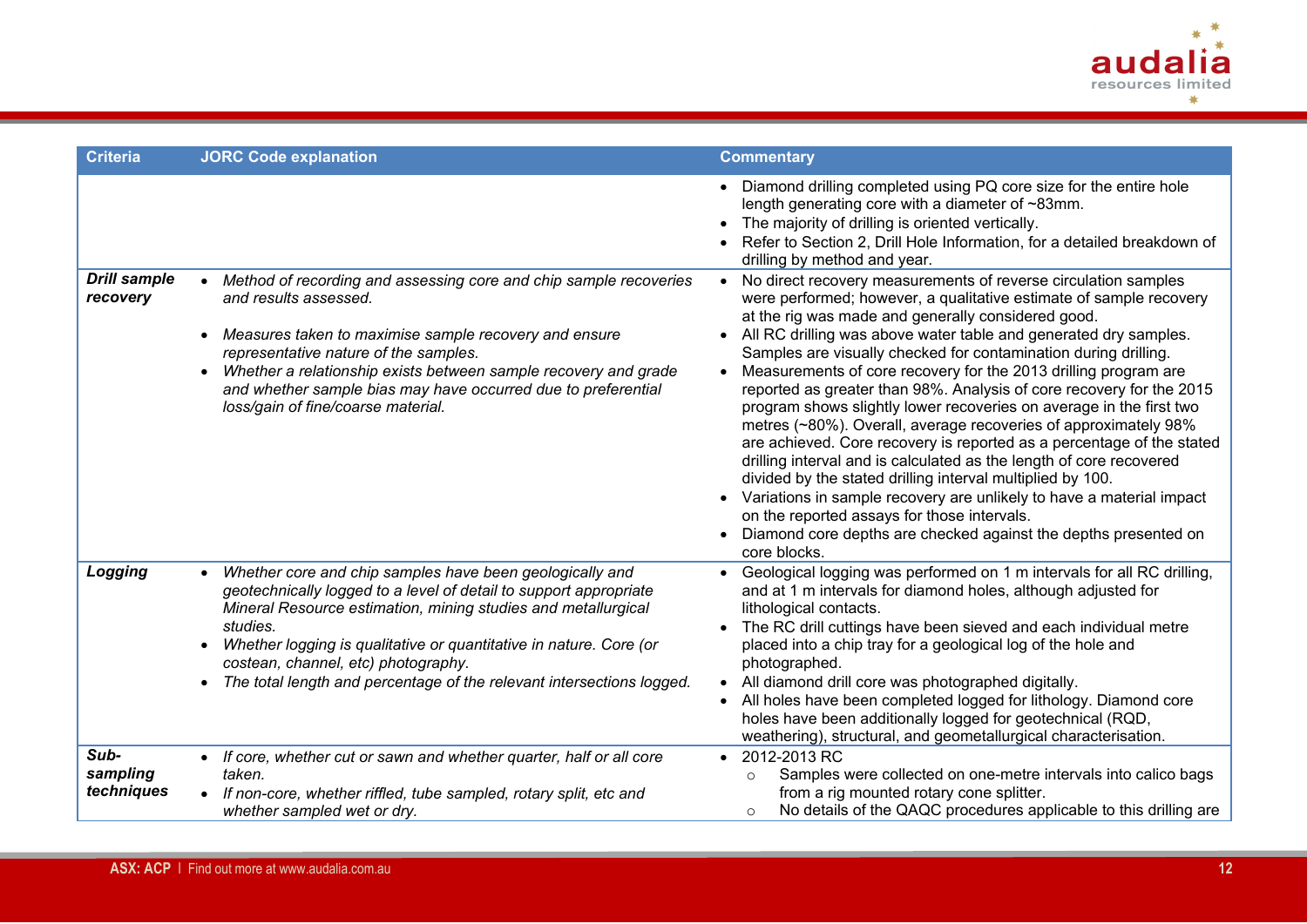

| <b>Criteria</b>                                               | <b>JORC Code explanation</b>                                                                                                                                                                                                                                                                                                                                                                                                                                                                                                                                                                                                               | <b>Commentary</b>                                                                                                                                                                                                                                                                                                                                                                                                                                                                                                                                                                                                                                                                                                                                                                                                                                                                                                                                                                                |
|---------------------------------------------------------------|--------------------------------------------------------------------------------------------------------------------------------------------------------------------------------------------------------------------------------------------------------------------------------------------------------------------------------------------------------------------------------------------------------------------------------------------------------------------------------------------------------------------------------------------------------------------------------------------------------------------------------------------|--------------------------------------------------------------------------------------------------------------------------------------------------------------------------------------------------------------------------------------------------------------------------------------------------------------------------------------------------------------------------------------------------------------------------------------------------------------------------------------------------------------------------------------------------------------------------------------------------------------------------------------------------------------------------------------------------------------------------------------------------------------------------------------------------------------------------------------------------------------------------------------------------------------------------------------------------------------------------------------------------|
| and sample<br>preparation                                     | • For all sample types, the nature, quality and appropriateness of the<br>sample preparation technique.<br>• Quality control procedures adopted for all sub-sampling stages to<br>maximise representivity of samples.<br>Measures taken to ensure that the sampling is representative of the in<br>$\bullet$<br>situ material collected, including for instance results for field<br>duplicate/second-half sampling.<br>Whether sample sizes are appropriate to the grain size of the material<br>being sampled.                                                                                                                           | available.<br>• 2018 RC<br>Samples were collected on one-metre intervals into calico bags<br>$\circ$<br>from a rig mounted three-tier riffle with a split ratio of 12.5% and<br>an 87.5% reject.<br>A certified reference standard, field duplicate, or blank was<br>$\circ$<br>submitted at a rate of 1 in 20 samples.<br>2013-2015 DDH<br>PQ core is sawn in half long the core axis with half the core<br>$\circ$<br>submitted for analysis.<br>No details of the QAQC procedures applicable to this drilling are<br>$\circ$<br>available.<br>RC samples are dried and pulverised, with a sub-sample collected for<br>analysis.<br>DDH core was crushed and then followed the same sample<br>preparation process as for the RC samples.<br>Drill sample sizes are considered appropriate for this style of<br>mineralisation, and the concentrations of the primary elements of<br>interest (V and Ti).                                                                                       |
| <b>Quality of</b><br>assay data<br>and<br>laboratory<br>tests | • The nature, quality and appropriateness of the assaying and<br>laboratory procedures used and whether the technique is considered<br>partial or total.<br>• For geophysical tools, spectrometers, handheld XRF instruments, etc,<br>the parameters used in determining the analysis including instrument<br>make and model, reading times, calibrations factors applied and their<br>derivation, etc.<br>Nature of quality control procedures adopted (eg standards, blanks,<br>$\bullet$<br>duplicates, external laboratory checks) and whether acceptable levels<br>of accuracy (ie lack of bias) and precision have been established. | All RC samples and the 2015 DDH samples were analysed at Intertek<br>(formerly Genalysis) by XRF using lithium borate fused discs. The<br>laboratory has achieved NATA certification and has robust internal<br>procedures to ensure accuracy and precision of reported results.<br>2012-2013 RC<br>Results for $V_2O_5$ and $TiO_2$ are recorded in the resource<br>$\circ$<br>database.<br>No details of the sampling QAQC results applicable to this<br>$\circ$<br>drilling have been provided.<br>2018 RC and 2015 DDH<br>A 18-element suite was reported and included: $TiO2, V2O5$ ,<br>$\circ$<br>Fe <sub>2</sub> O <sub>3</sub> , Al <sub>2</sub> O <sub>3</sub> , CaO, Cl, Co, Cu, Cr <sub>2</sub> O <sub>3</sub> , K <sub>2</sub> O, MgO, MnO, Na <sub>2</sub> O,<br>Ni, $P_2O_5$ , $SO_3$ , $SiO_2$ , and Zn.<br>Loss on ignition (LOI) was determined using industry standard<br>$\circ$<br>Thermo-Gravimetric Analyser (TGA) and reported as single LOI<br>at 1000 degrees Celsius. |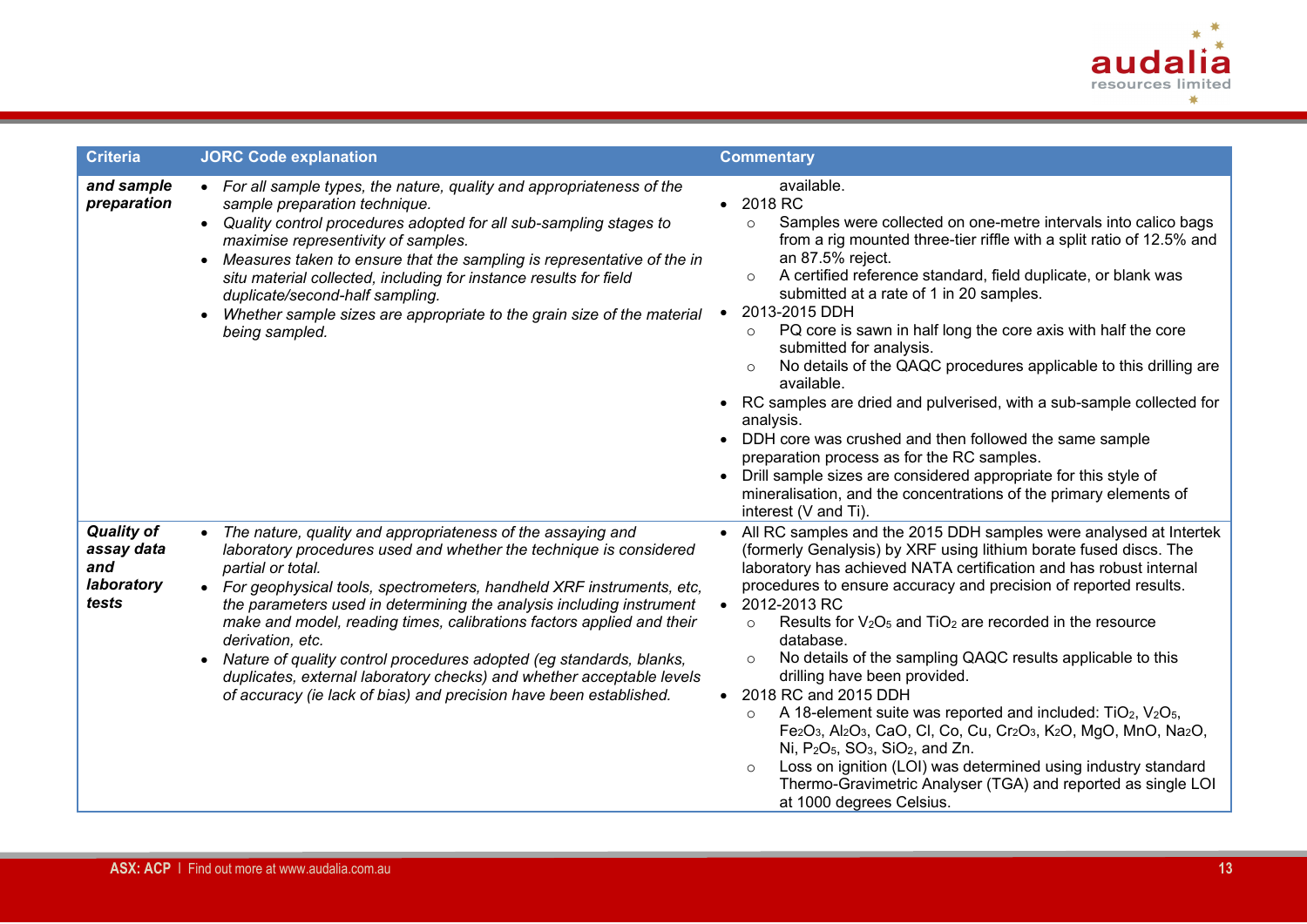

| <b>Criteria</b>                                       | <b>JORC Code explanation</b>                                                                                                                                                                                                                                                                                                                  | <b>Commentary</b>                                                                                                                                                                                                                                                                                                                                                                                                                                                                                                                                                                                                                                                                                                                                                                                                                                                                                                                                                                                                                                                                                                                                                                                                                                                                                                                                                                                                                      |
|-------------------------------------------------------|-----------------------------------------------------------------------------------------------------------------------------------------------------------------------------------------------------------------------------------------------------------------------------------------------------------------------------------------------|----------------------------------------------------------------------------------------------------------------------------------------------------------------------------------------------------------------------------------------------------------------------------------------------------------------------------------------------------------------------------------------------------------------------------------------------------------------------------------------------------------------------------------------------------------------------------------------------------------------------------------------------------------------------------------------------------------------------------------------------------------------------------------------------------------------------------------------------------------------------------------------------------------------------------------------------------------------------------------------------------------------------------------------------------------------------------------------------------------------------------------------------------------------------------------------------------------------------------------------------------------------------------------------------------------------------------------------------------------------------------------------------------------------------------------------|
| <b>Verification</b><br>of sampling<br>and<br>assaying | • The verification of significant intersections by either independent or<br>alternative company personnel.<br>• The use of twinned holes.<br>Documentation of primary data, data entry procedures, data<br>$\bullet$<br>verification, data storage (physical and electronic) protocols.<br>Discuss any adjustment to assay data.<br>$\bullet$ | A certified reference standard, field duplicate, or blank was<br>submitted at a rate of 1 in 20 samples. Results show acceptable<br>precision and accuracy.<br>A selection of samples has been submitted for analysis at an umpire<br>laboratory however results are not available to date.<br>The reported assay results are considered of suitable quality to<br>support estimation of mineral resources.<br>Ravensgate consultants visually verified significant intersections in<br>RC and DDH holes as part of the 2014 mineral resource estimate.<br>Cube consultants visited the project and observed RC drilling and<br>$\bullet$<br>DDH core while on-site.<br>Two PQ holes were twinned by RC drilling. Population comparisons<br>show acceptable repeatability for both grade and geological<br>boundaries.<br>Primary data was completed using paper logs in the field. Details<br>$\bullet$<br>were transferred to Excel and checked.<br>MS Excel files for the collar, survey, assay and geology details were<br>provided to Cube and compiled into an MS Access database.<br>Independent verification of the 2018 assay data against raw reported<br>laboratory job numbers was completed by Cube and identified a<br>minor number of transcription errors. These were corrected prior to<br>use in the resource estimate.<br>No adjustments have been made to any assay data used in the<br>mineral resource estimate. |
| <b>Location of</b><br>data points                     | • Accuracy and quality of surveys used to locate drill holes (collar and<br>down-hole surveys), trenches, mine workings and other locations<br>used in Mineral Resource estimation.<br>Specification of the grid system used.<br>Quality and adequacy of topographic control.                                                                 | Drill collars have been surveyed by appropriately qualified contractors<br>using high precision Differential Global Positing System (DGPS)<br>methods.<br>Collar data is recorded in the Map Grid of Australia 1994 (MGA94)<br>Zone 51 coordinate system.<br>Downhole survey data was not collected for any drill holes utilised in<br>the mineral resource estimate. Given that the majority of holes are<br>drilled vertically, and drill depths are typically less than 60 m, drill hole<br>deviation is unlikely to have a material impact on the estimate.<br>No adjustments have been made to any assay data used in the<br>mineral resource estimate.                                                                                                                                                                                                                                                                                                                                                                                                                                                                                                                                                                                                                                                                                                                                                                           |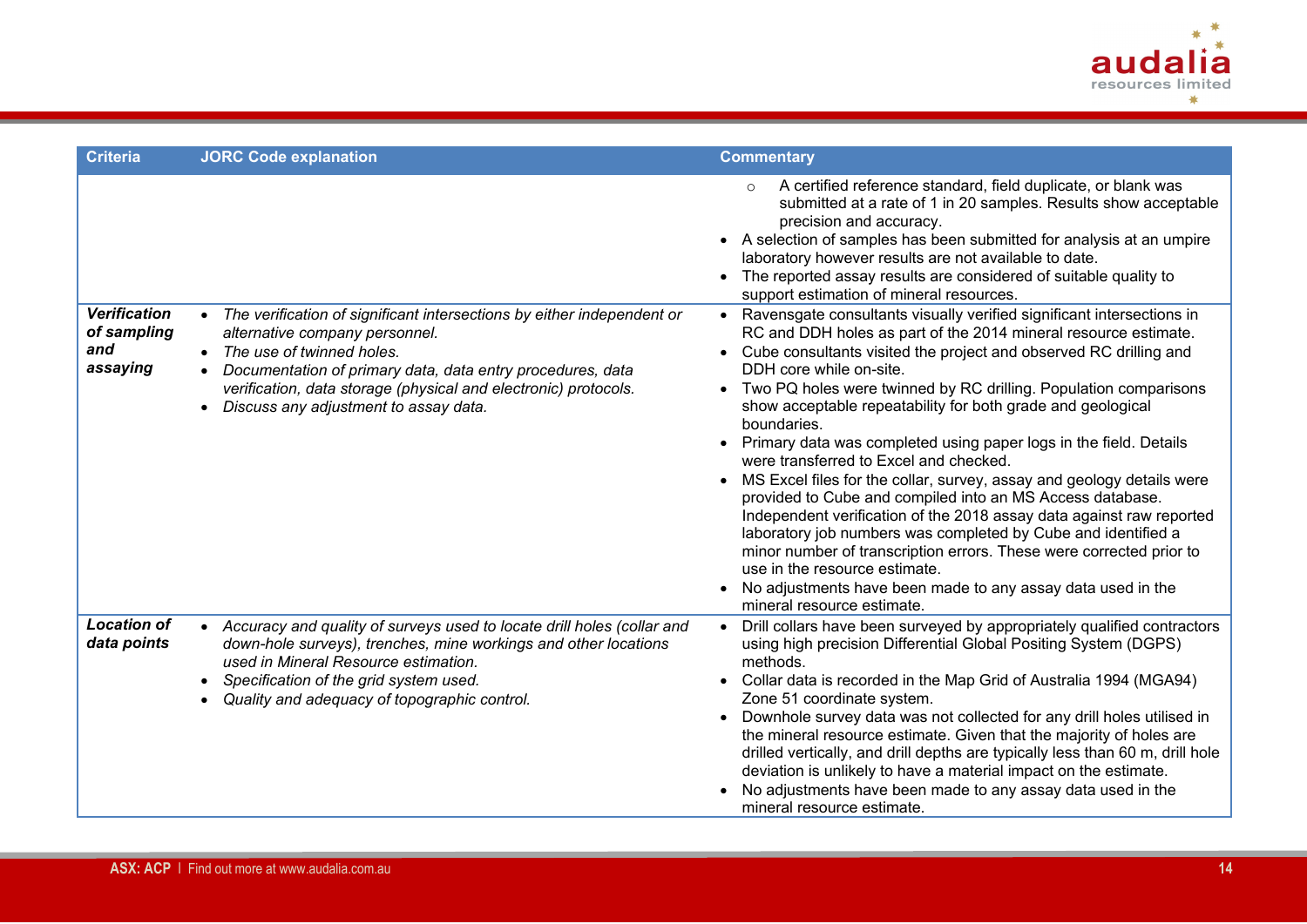

| <b>Criteria</b>                                                            | <b>JORC Code explanation</b>                                                                                                                                                                                                                                                                                                                                                                        | <b>Commentary</b>                                                                                                                                                                                                                                                                                                                                                                                                                                                                                                                                                                                                                                                                                                                                                                                                                                                                                                                                                                                                                                                             |
|----------------------------------------------------------------------------|-----------------------------------------------------------------------------------------------------------------------------------------------------------------------------------------------------------------------------------------------------------------------------------------------------------------------------------------------------------------------------------------------------|-------------------------------------------------------------------------------------------------------------------------------------------------------------------------------------------------------------------------------------------------------------------------------------------------------------------------------------------------------------------------------------------------------------------------------------------------------------------------------------------------------------------------------------------------------------------------------------------------------------------------------------------------------------------------------------------------------------------------------------------------------------------------------------------------------------------------------------------------------------------------------------------------------------------------------------------------------------------------------------------------------------------------------------------------------------------------------|
|                                                                            |                                                                                                                                                                                                                                                                                                                                                                                                     | • Topographic control is defined by one-metre contours extracted from<br>aerial photography. Topography extents are sufficient to cover the<br>areas of interest.                                                                                                                                                                                                                                                                                                                                                                                                                                                                                                                                                                                                                                                                                                                                                                                                                                                                                                             |
| <b>Data spacing</b><br>and<br>distribution                                 | Data spacing for reporting of Exploration Results.<br>$\bullet$<br>Whether the data spacing and distribution is sufficient to establish the<br>$\bullet$<br>degree of geological and grade continuity appropriate for the Mineral<br>Resource and Ore Reserve estimation procedure(s) and<br>classifications applied.<br>Whether sample compositing has been applied.                               | Drill spacing varies across the project area. Within the Vesuvius-Fuji<br>area drilling ranges from 40 m $X \times 40$ m $Y$ , out to 80 m $X \times 80$ m $Y$ ,<br>while the eastern extension of the prospect has been drilled to<br>approximately 160 m X x 20 m Y. Drilling at Egmont is on an irregular<br>pattern but averages approximately 80 m X x 80 m Y. Drilling at<br>Kilimanjaro has been completed on a nominal 160 m spacing along<br>strike and 40 m across strike. Details Refer to Section 2, Drill Hole<br>Information, for details.<br>• The drill spacing was deemed appropriate for sufficient deposit<br>knowledge by the Competent Person for the Mineral Resource<br>classification applied.<br>The mineralised domains have demonstrated sufficient continuity in<br>both geology and grade to support the definition of Mineral<br>Resources, and the classifications applied under the 2012 JORC<br>Code guidelines.<br>• Samples were composited to one-metre intervals with a minimum<br>accepted length of 0.5 m. No residuals were produced. |
| <b>Orientation</b><br>of data in<br>relation to<br>geological<br>structure | Whether the orientation of sampling achieves unbiased sampling of<br>$\bullet$<br>possible structures and the extent to which this is known, considering<br>the deposit type.<br>• If the relationship between the drilling orientation and the orientation<br>of key mineralised structures is considered to have introduced a<br>sampling bias, this should be assessed and reported if material. | • The majority of drilling at the project is oriented vertically to intersect<br>the horizontal mineralisation at close to right angles.<br>• The Kilimanjaro area is an exception with both vertical and inclined<br>drill holes, oriented to an azimuth of 215 degrees and dipping -60<br>degrees. This orientation has been selected to intersect<br>approximately perpendicular to the dipping mineralisation in the<br>Kilimanjaro prospect.<br>The orientation of drilling is not considered a source of bias in<br>reported results.                                                                                                                                                                                                                                                                                                                                                                                                                                                                                                                                   |
| <b>Sample</b><br>security                                                  | • The measures taken to ensure sample security.                                                                                                                                                                                                                                                                                                                                                     | • Samples are stored on-site in designated location until transport to<br>the analytical facility by Company personnel or contractors.                                                                                                                                                                                                                                                                                                                                                                                                                                                                                                                                                                                                                                                                                                                                                                                                                                                                                                                                        |
| <b>Audits or</b><br>reviews                                                | • The results of any audits or reviews of sampling techniques and data.                                                                                                                                                                                                                                                                                                                             | Cube completed a site visit and report during April 2018 for the<br>purpose of reviewing drilling procedures in place and associated<br>factors which may affect the quality of the Mineral Resource. No                                                                                                                                                                                                                                                                                                                                                                                                                                                                                                                                                                                                                                                                                                                                                                                                                                                                      |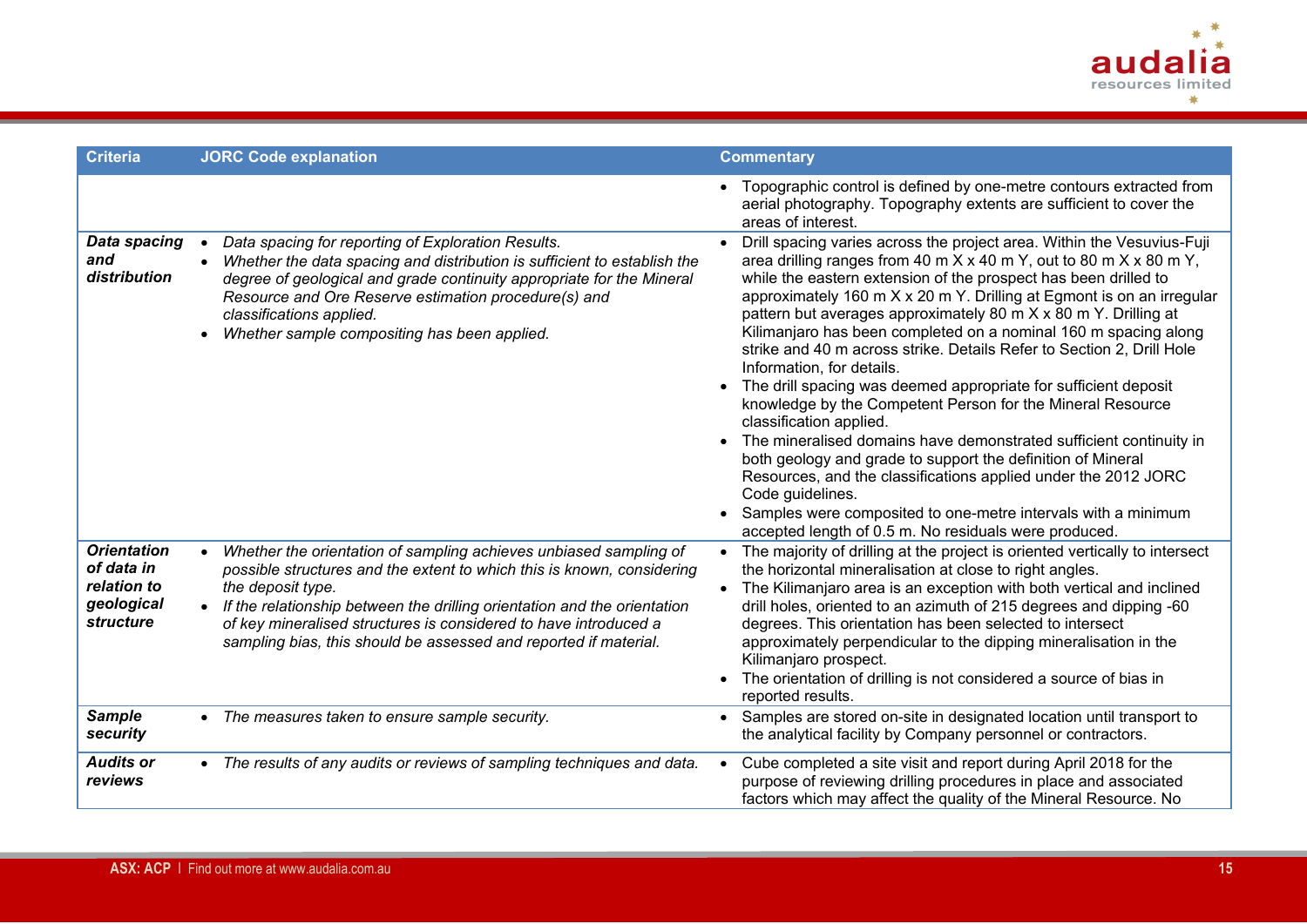

| <b>Criteria</b> | <b>JORC Code explanation</b> | <b>Commentary</b>                                                                                                                                                                                                                                                                    |
|-----------------|------------------------------|--------------------------------------------------------------------------------------------------------------------------------------------------------------------------------------------------------------------------------------------------------------------------------------|
|                 |                              | major findings were identified.<br>• Cube completed an independent review of available QAQC results<br>including standards, field duplicates and blanks relevant to the 2018<br>drilling program. Performance was considered suitable to support<br>estimation of Mineral Resources. |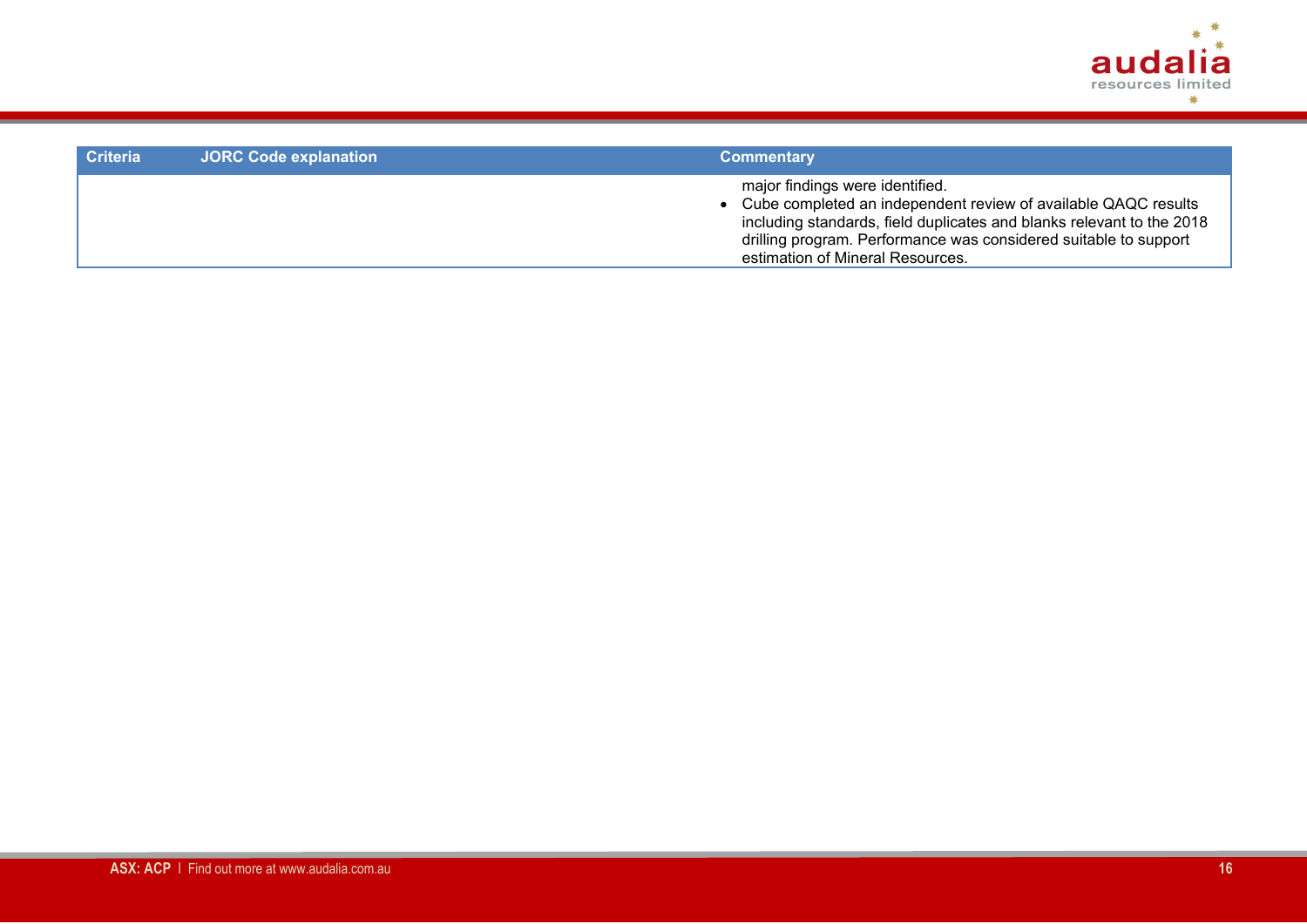

# **Section 2 Reporting of Exploration Results**

(Criteria listed in the preceding section also apply to this section.)

| <b>Criteria</b>                                                | <b>JORC Code explanation</b>                                                                                                                                                                                                                                                                                                                                                                                                            | <b>Commentary</b>                                                                                                                                                                                                                                                                                                                                                                                                                                                                                                                                                                                                                                                                                                                                                                                                                                                                                                                                                                                                                                                                                            |
|----------------------------------------------------------------|-----------------------------------------------------------------------------------------------------------------------------------------------------------------------------------------------------------------------------------------------------------------------------------------------------------------------------------------------------------------------------------------------------------------------------------------|--------------------------------------------------------------------------------------------------------------------------------------------------------------------------------------------------------------------------------------------------------------------------------------------------------------------------------------------------------------------------------------------------------------------------------------------------------------------------------------------------------------------------------------------------------------------------------------------------------------------------------------------------------------------------------------------------------------------------------------------------------------------------------------------------------------------------------------------------------------------------------------------------------------------------------------------------------------------------------------------------------------------------------------------------------------------------------------------------------------|
| <b>Mineral</b><br>tenement and<br>land tenure<br><b>status</b> | Type, reference name/number, location and ownership including<br>agreements or material issues with third parties such as joint<br>ventures, partnerships, overriding royalties, native title interests,<br>historical sites, wilderness or national park and environmental<br>settings.<br>The security of the tenure held at the time of reporting along with any<br>known impediments to obtaining a licence to operate in the area. | • Audalia owns the Medcalf project 100% that comprises of M63/656,<br>E63/1855, L63/75, E63/1133 and E63/1134. All are in good standing.<br>No security or legal issues have been noted. Cube have not<br>independently verified the status of tenure and have relied on<br>information provided by Audalia.<br>Cube are aware that a portion of the mineralisation exists in proximity<br>to vegetation listed as critically endangered. Given the early stage of<br>these investigations it is unclear whether approval will be given to<br>disturb part or all of the areas in question.<br>Cube are aware that a series of troglofauna sites exist within the<br>resource footprint. Given the early stage of these investigations it is<br>unclear whether approval will be given to disturb part or all of the<br>areas in question.                                                                                                                                                                                                                                                                   |
| <b>Exploration</b><br>done by other<br>parties                 | • Acknowledgment and appraisal of exploration by other parties.                                                                                                                                                                                                                                                                                                                                                                         | The Medcalf layered intrusion was identified by Union Miniere in the<br>1960's during which they completed gridding, geological mapping,<br>soil sampling, geophysical surveys, and drilling. Amoco completed<br>detailed geological mapping, geochemical sampling, and ground<br>magnetic surveys during 1978. Drilling broadly delineated the<br>mineralisation with drill samples submitted for mineralogical and<br>petrographic analysis. Mineralised samples were submitted for<br>metallurgical test work. In 1986 Cypres drilled a deep diamond hole<br>to the west of the current resource area to test for down dip<br>extensions. Arimco drilled diamond core to obtain samples for<br>metallurgical testing in 1996, on which separation test work was<br>completed. During 2005 and 2006 LionOre explored the area<br>primarily for base metals and completed a geophysical survey and<br>drilling. Norilsk briefly explored the area for nickel in 2010. A total of<br>44 historical holes have been drilled. None of these holes have been<br>included in estimation of the Mineral Resource. |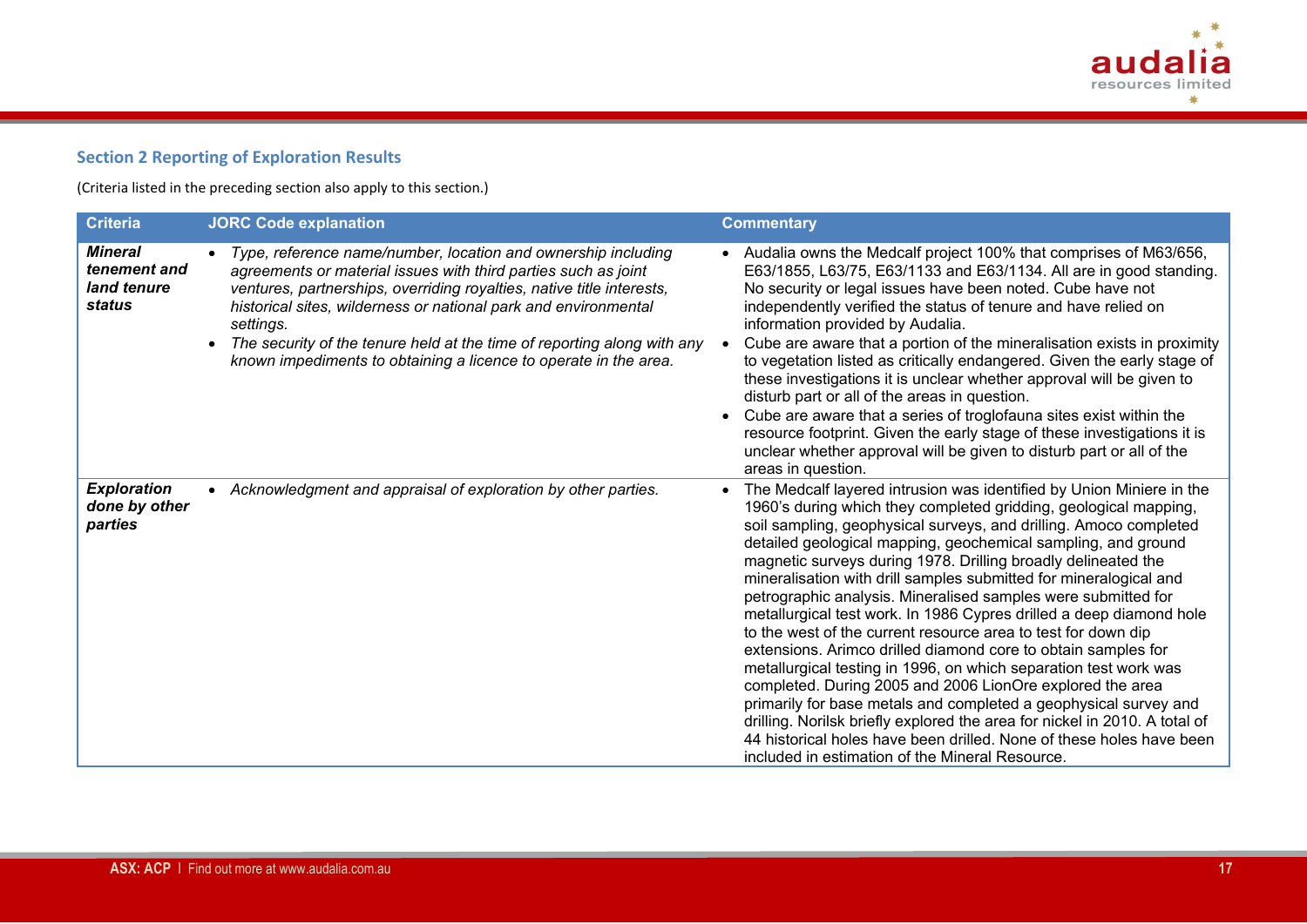

| <b>Criteria</b>                         | <b>JORC Code explanation</b>                                                                                                                                                                                                                                                                                                                                                                                                                                                                                                                                                                                                                                                                                                 | <b>Commentary</b>                                                                                                                                                                                                                                                                                                                                                                                                                                                                                                                                                                                                                                                                                                                                                                                                                                                                                                                                                                                                                                                                                                                                                                                                                                                                                                                                            |
|-----------------------------------------|------------------------------------------------------------------------------------------------------------------------------------------------------------------------------------------------------------------------------------------------------------------------------------------------------------------------------------------------------------------------------------------------------------------------------------------------------------------------------------------------------------------------------------------------------------------------------------------------------------------------------------------------------------------------------------------------------------------------------|--------------------------------------------------------------------------------------------------------------------------------------------------------------------------------------------------------------------------------------------------------------------------------------------------------------------------------------------------------------------------------------------------------------------------------------------------------------------------------------------------------------------------------------------------------------------------------------------------------------------------------------------------------------------------------------------------------------------------------------------------------------------------------------------------------------------------------------------------------------------------------------------------------------------------------------------------------------------------------------------------------------------------------------------------------------------------------------------------------------------------------------------------------------------------------------------------------------------------------------------------------------------------------------------------------------------------------------------------------------|
| Geology                                 | • Deposit type, geological setting and style of mineralisation.                                                                                                                                                                                                                                                                                                                                                                                                                                                                                                                                                                                                                                                              | • The Medcalf Project lies in the southern end of the Archaean Lake<br>Johnston greenstone belt: a narrow, north-northwest trending belt<br>approximately 110 km in length. It is located near the southern<br>margin of the Yilgarn Craton, midway between the southern ends of<br>the Norseman-Wiluna and the Forrestania-Southern Cross<br>greenstone belts. The area of interest is the Medcalf sill located in<br>the hinge zone of a gently north-west plunging regional anticline and<br>is emplaced within a predominately tholeiitic basalt sequence low in<br>the greenstone succession. Rocks in this area belong to the<br>almandine amphibolite facies of regional metamorphism.<br>In the mineralised area the magnetite-rich sequence is deeply<br>weathered, with +60 m of saprolite showing vertical zonation of<br>weathering minerals due to progressive weathering. Primary<br>mineralisation is the result of gravity accumulations of oxide phases<br>within the pyroxenite zone of the sill. Extensive weathering over time<br>has resulted in removal of much of the silica, calcium and<br>magnesium resulting in residual concentration of iron, titanium and<br>vanadium oxides. Vanadium is present in the samples as<br>microscopic and sub-microscopic constituents of hematite, goethite,<br>and several other iron minerals. |
| <b>Drill hole</b><br><b>Information</b> | • A summary of all information material to the understanding of the<br>exploration results including a tabulation of the following information<br>for all Material drill holes:<br>o easting and northing of the drill hole collar<br>elevation or RL (Reduced Level - elevation above sea level in<br>$\circ$<br>metres) of the drill hole collar<br>$\circ$ dip and azimuth of the hole<br>o down hole length and interception depth<br>$\circ$ hole length.<br>• If the exclusion of this information is justified on the basis that the<br>information is not Material and this exclusion does not detract from<br>the understanding of the report, the Competent Person should<br>clearly explain why this is the case. | Details of drilling and significant intercepts have been reported in<br>$\bullet$<br>previous ASX releases.<br>• Summary of drilling data used for the Mineral Resource estimate for<br>the Vesuvius/Fuji prospect area.<br><b>Diamond Holes</b><br><b>Reverse Circulation</b><br>Year<br># Holes<br># Holes<br><b>Metres</b><br><b>Metres</b><br>2012<br>28<br>1,305<br>82<br>$\overline{\phantom{a}}$<br>1,981<br>2013<br>12<br>2015<br>510.5<br>$\sim$<br>52<br>2018<br>2,325<br>$\sim$<br>$\overline{\phantom{a}}$<br>12<br>510.5<br>162<br>5,611<br>Total                                                                                                                                                                                                                                                                                                                                                                                                                                                                                                                                                                                                                                                                                                                                                                                               |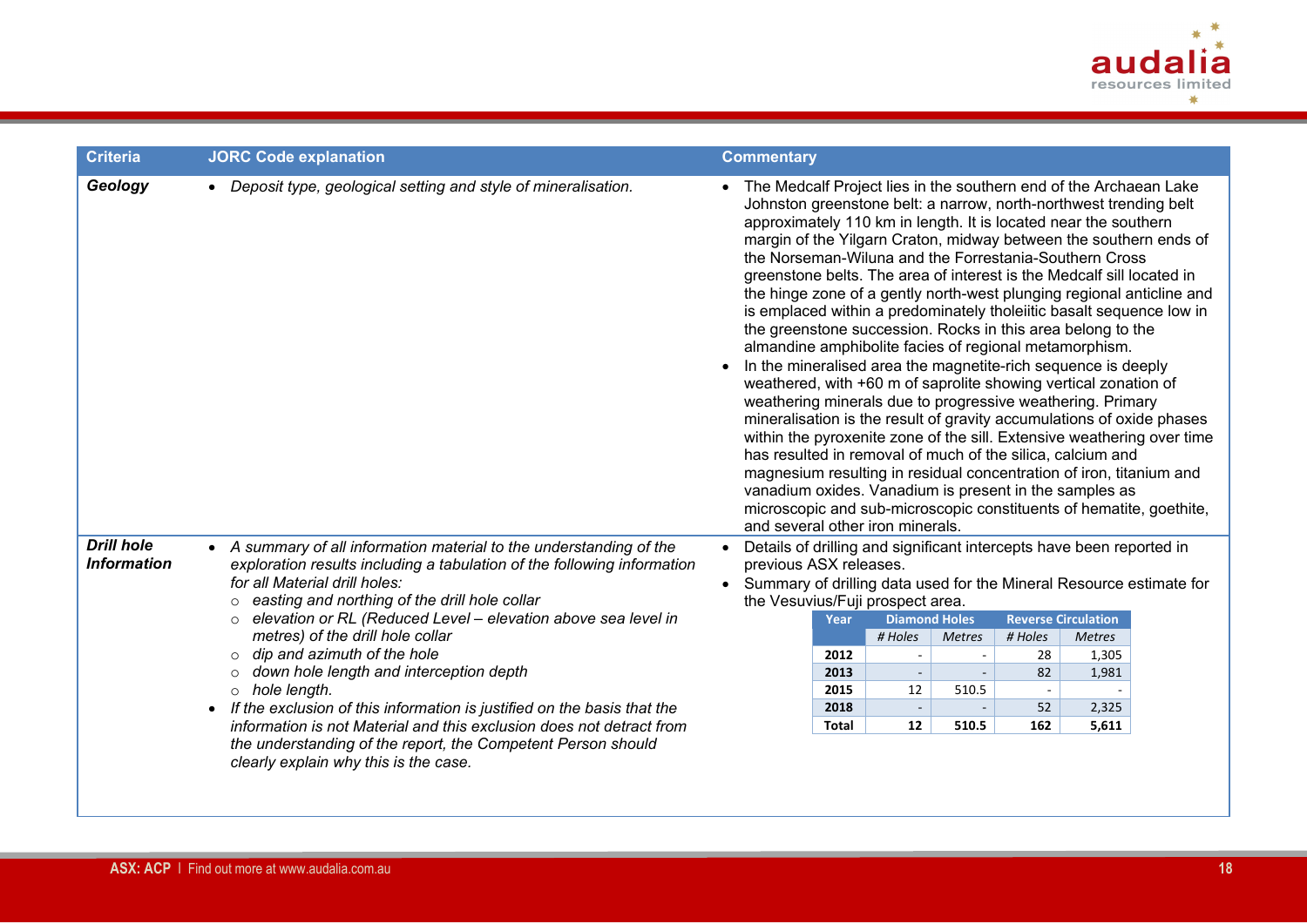

| <b>Criteria</b>                                                                        | <b>JORC Code explanation</b>                                                                                                                                                                                                                                                                                                                                                                           | <b>Commentary</b>                                                                                                                                                                                                                                                                                                                                                                                                                                                                                                                                                                                                                                |
|----------------------------------------------------------------------------------------|--------------------------------------------------------------------------------------------------------------------------------------------------------------------------------------------------------------------------------------------------------------------------------------------------------------------------------------------------------------------------------------------------------|--------------------------------------------------------------------------------------------------------------------------------------------------------------------------------------------------------------------------------------------------------------------------------------------------------------------------------------------------------------------------------------------------------------------------------------------------------------------------------------------------------------------------------------------------------------------------------------------------------------------------------------------------|
|                                                                                        |                                                                                                                                                                                                                                                                                                                                                                                                        | Summary of drilling data used for the Mineral Resource estimate for<br>the Egmont prospect area<br><b>Reverse Circulation</b><br><b>Diamond Holes</b><br>Year<br># Holes<br># Holes<br><b>Metres</b><br><b>Metres</b><br>2013<br>13<br>270<br>$\overline{\phantom{a}}$<br>2015<br>$\overline{2}$<br>58.6<br>$\overline{\phantom{a}}$<br><b>Total</b><br>$\mathbf{2}$<br>58.6<br>13<br>270                                                                                                                                                                                                                                                        |
| <b>Data</b><br>aggregation<br>methods                                                  | In reporting Exploration Results, weighting averaging techniques,<br>$\bullet$<br>maximum and/or minimum grade truncations (eg cutting of high<br>grades) and cut-off grades are usually Material and should be stated.                                                                                                                                                                                | Summary of drilling data used for the Mineral Resource estimate for<br>the Kilimanjaro prospect area<br><b>Diamond Holes</b><br><b>Reverse Circulation</b><br>Year<br># Holes<br># Holes<br><b>Metres</b><br><b>Metres</b><br>2018<br>37<br>1,459<br>37<br>1,459<br><b>Total</b><br>An additional five diamond holes were used for the geological<br>$\bullet$<br>interpretation however were excluded from the estimation.<br>No aggregation of assay results has been performed.<br>$\bullet$<br>No top-cutting of reported assays has been completed.<br>$\bullet$<br>No metal equivalents have been used. Individual grades for<br>$\bullet$ |
|                                                                                        | Where aggregate intercepts incorporate short lengths of high grade<br>$\bullet$<br>results and longer lengths of low grade results, the procedure used<br>for such aggregation should be stated and some typical examples of<br>such aggregations should be shown in detail.<br>The assumptions used for any reporting of metal equivalent values<br>$\bullet$<br>should be clearly stated.            | estimated elements are reported.                                                                                                                                                                                                                                                                                                                                                                                                                                                                                                                                                                                                                 |
| <b>Relationship</b><br>between<br>mineralisation<br>widths and<br>intercept<br>lengths | These relationships are particularly important in the reporting of<br><b>Exploration Results.</b><br>If the geometry of the mineralisation with respect to the drill hole<br>angle is known, its nature should be reported.<br>• If it is not known and only the down hole lengths are reported, there<br>should be a clear statement to this effect (eg 'down hole length, true<br>width not known'). | Down-hole sample lengths reported are essentially true width due to<br>$\bullet$<br>vertical drilling and simple undulating mineralised horizons.<br>Drilling in the Kilimanjaro area consists of vertical and angled drilling<br>$\bullet$<br>designed to intersect the gently dipping mineralisation approximately<br>perpendicular.                                                                                                                                                                                                                                                                                                           |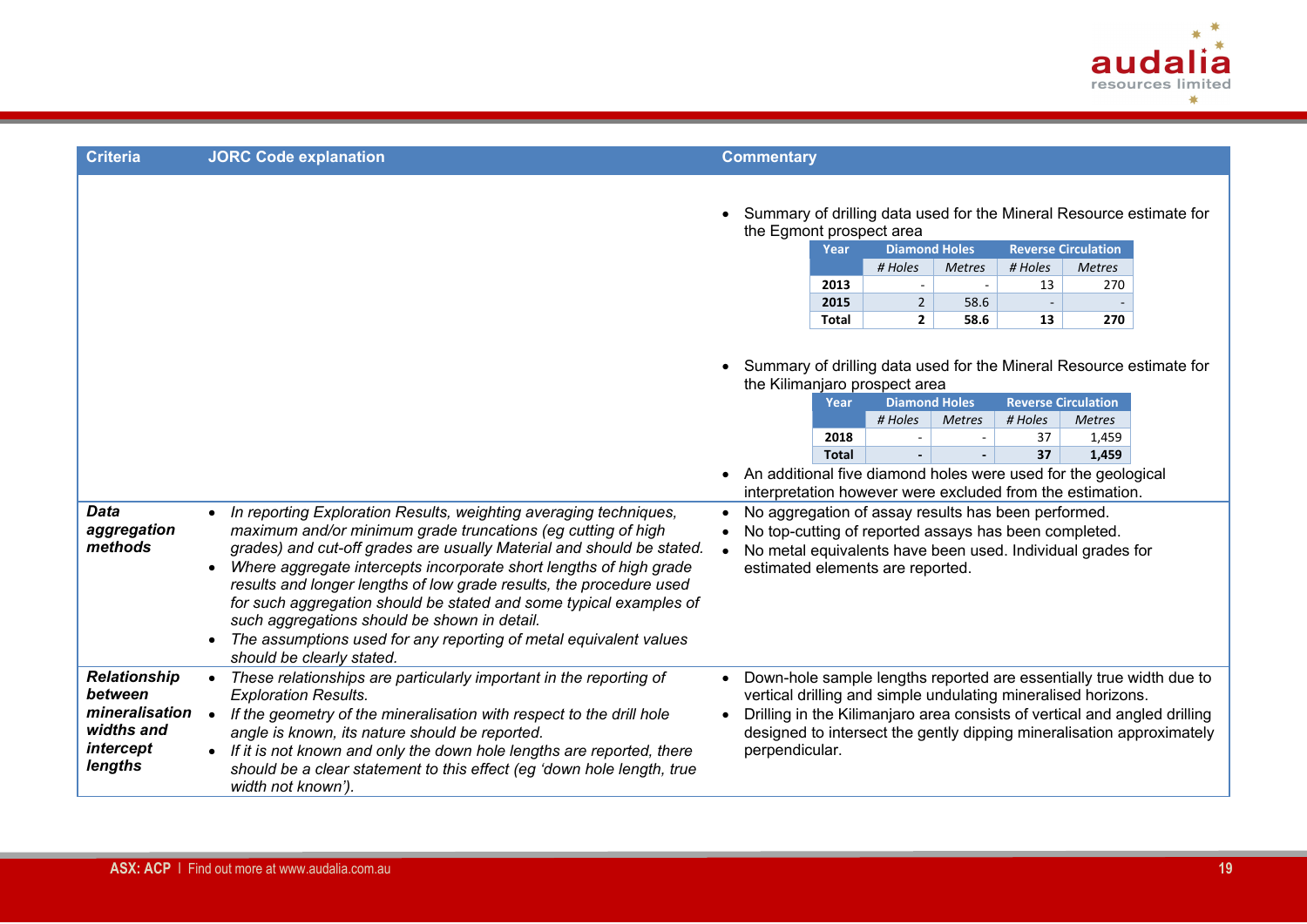

| <b>Criteria</b>                                    | <b>JORC Code explanation</b>                                                                                                                                                                                                                                                                                                                                                                         | <b>Commentary</b>                                                                                                                                                                                                                                                                                                                                                                                                                                                                                                                                                                                                                                                                                                                                                                                                                                                                               |
|----------------------------------------------------|------------------------------------------------------------------------------------------------------------------------------------------------------------------------------------------------------------------------------------------------------------------------------------------------------------------------------------------------------------------------------------------------------|-------------------------------------------------------------------------------------------------------------------------------------------------------------------------------------------------------------------------------------------------------------------------------------------------------------------------------------------------------------------------------------------------------------------------------------------------------------------------------------------------------------------------------------------------------------------------------------------------------------------------------------------------------------------------------------------------------------------------------------------------------------------------------------------------------------------------------------------------------------------------------------------------|
| <b>Diagrams</b>                                    | • Appropriate maps and sections (with scales) and tabulations of<br>intercepts should be included for any significant discovery being<br>reported These should include, but not be limited to a plan view of<br>drill hole collar locations and appropriate sectional views.                                                                                                                         | • Relevant information has been provided in previous ASX releases.                                                                                                                                                                                                                                                                                                                                                                                                                                                                                                                                                                                                                                                                                                                                                                                                                              |
| <b>Balanced</b><br>reporting                       | Where comprehensive reporting of all Exploration Results is not<br>practicable, representative reporting of both low and high grades<br>and/or widths should be practiced to avoid misleading reporting of<br><b>Exploration Results.</b>                                                                                                                                                            | • Relevant information has been provided in previous ASX releases.                                                                                                                                                                                                                                                                                                                                                                                                                                                                                                                                                                                                                                                                                                                                                                                                                              |
| <b>Other</b><br>substantive<br>exploration<br>data | Other exploration data, if meaningful and material, should be<br>reported including (but not limited to): geological observations;<br>geophysical survey results; geochemical survey results; bulk<br>samples - size and method of treatment; metallurgical test results;<br>bulk density, groundwater, geotechnical and rock characteristics;<br>potential deleterious or contaminating substances. | • Audalia have completed a range of metallurgical tests of<br>mineralisation sourced for the Medcalf Project:<br>Mineralogical characterisation - Investigation of the distribution<br>of vanadium, titanium and iron in different minerals.<br>Beneficiation testwork - Investigations on the suitability of<br>$\circ$<br>various concentration processes including gravity separation,<br>magnetic separation, and flotation. Results indicate magnetic<br>separation as the most suitable process<br>Metallurgical testwork - To investigate the extraction and<br>$\circ$<br>separation of vanadium, titanium and iron from beneficiated<br>concentrate by pyrometallurgical processes.<br>• Full details of this work have been previously reported in an ASX<br>release dated 26 October 2017 and as an Addendum released on 31<br>October 2017, and more recently on 28 September 2020. |
| <b>Further work</b>                                | The nature and scale of planned further work (eg tests for lateral<br>extensions or depth extensions or large-scale step-out drilling).<br>Diagrams clearly highlighting the areas of possible extensions,<br>including the main geological interpretations and future drilling areas,<br>provided this information is not commercially sensitive.                                                   | • Audalia plan to complete further infill drilling across the Vesuvius/Fuji<br>and Kilimanjaro prospects to increase resource confidence. Further<br>exploration work aimed at delineating potential extensions or new<br>prospects is ongoing.                                                                                                                                                                                                                                                                                                                                                                                                                                                                                                                                                                                                                                                 |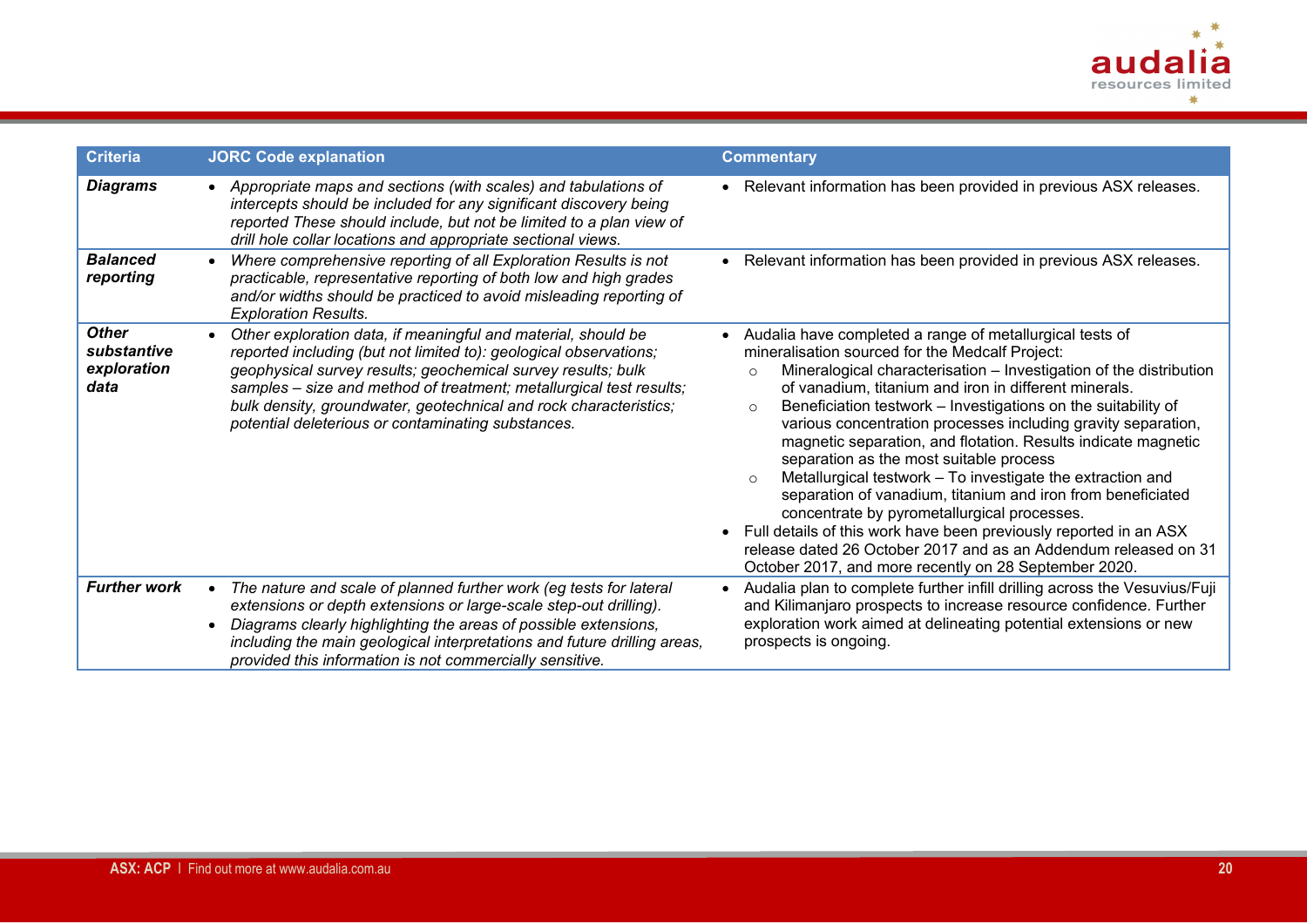

# **Section 3 Estimation and Reporting of Mineral Resources**

(Criteria listed in section 1, and where relevant in section 2, also apply to this section.)

| <b>Criteria</b>                  | <b>JORC Code explanation</b>                                                                                                                                                                                                                                                                                                                                                                                                                                    | <b>Commentary</b>                                                                                                                                                                                                                                                                                                                                                                                                                                                                                                                                                                                                                                                                                                                                                                                                                                                                                                                             |
|----------------------------------|-----------------------------------------------------------------------------------------------------------------------------------------------------------------------------------------------------------------------------------------------------------------------------------------------------------------------------------------------------------------------------------------------------------------------------------------------------------------|-----------------------------------------------------------------------------------------------------------------------------------------------------------------------------------------------------------------------------------------------------------------------------------------------------------------------------------------------------------------------------------------------------------------------------------------------------------------------------------------------------------------------------------------------------------------------------------------------------------------------------------------------------------------------------------------------------------------------------------------------------------------------------------------------------------------------------------------------------------------------------------------------------------------------------------------------|
| <b>Database</b><br>integrity     | • Measures taken to ensure that data has not been corrupted by, for<br>example, transcription or keying errors, between its initial collection<br>and its use for Mineral Resource estimation purposes.<br>Data validation procedures used.                                                                                                                                                                                                                     | • Audalia provided drill hole information to Cube in the form of MS<br>Excel spreadsheets. This data was loaded into MS Access and<br>independently validated within both MS Access and Surpac software.<br>Validation assessed the data for overlapping sample intervals,<br>incorrect survey dips, missing collar information, alignment of collar<br>with topographic surface, and visual validation in three dimensions.<br>Minor issues were identified and corrected.<br>All raw assay lab jobs forming the 2018 RC drilling campaign were<br>independently imported and compared against the MS Excel assay<br>data provided by Audalia. This identified a minor number of instances<br>of transcription errors which were highlighted to Audalia and<br>corrected in the estimation database.                                                                                                                                         |
| <b>Site visits</b>               | Comment on any site visits undertaken by the Competent Person and<br>$\bullet$<br>the outcome of those visits.<br>If no site visits have been undertaken indicate why this is the case.                                                                                                                                                                                                                                                                         | Cube completed a site visit during April 2018 for the purpose of<br>reviewing drilling procedures in place and associated factors which<br>may affect the quality of the Mineral Resource. No major findings<br>were identified.                                                                                                                                                                                                                                                                                                                                                                                                                                                                                                                                                                                                                                                                                                              |
| Geological<br>interpretatio<br>n | Confidence in (or conversely, the uncertainty of) the geological<br>$\bullet$<br>interpretation of the mineral deposit.<br>Nature of the data used and of any assumptions made.<br>$\bullet$<br>The effect, if any, of alternative interpretations on Mineral Resource<br>$\bullet$<br>estimation.<br>The use of geology in guiding and controlling Mineral Resource<br>$\bullet$<br>estimation.<br>The factors affecting continuity both of grade and geology. | Overall the Competent Person's confidence in the geological<br>$\bullet$<br>interpretation of the area is good, based on the quantity and quality of<br>data available, and the continuity and nature of the mineralisation.<br>Geological modelling was performed by Cube consultants. The<br>$\bullet$<br>interpretation utilised surface geological mapping, lithological logging<br>data, and assay data to guide and control the Mineral Resource<br>estimation.<br>Implicit modelling software was utilised to generate three-dimensional<br>wireframes of the major lithological units and weathering horizons.<br>These solids were imported into Surpac and used to code the<br>geological model.<br>The deposit is generally flat and tabular in geometry, with<br>geochemical boundaries defining the mineralised domains within a<br>host intrusive body.<br>• A number of faults are identified across the project area. Surface |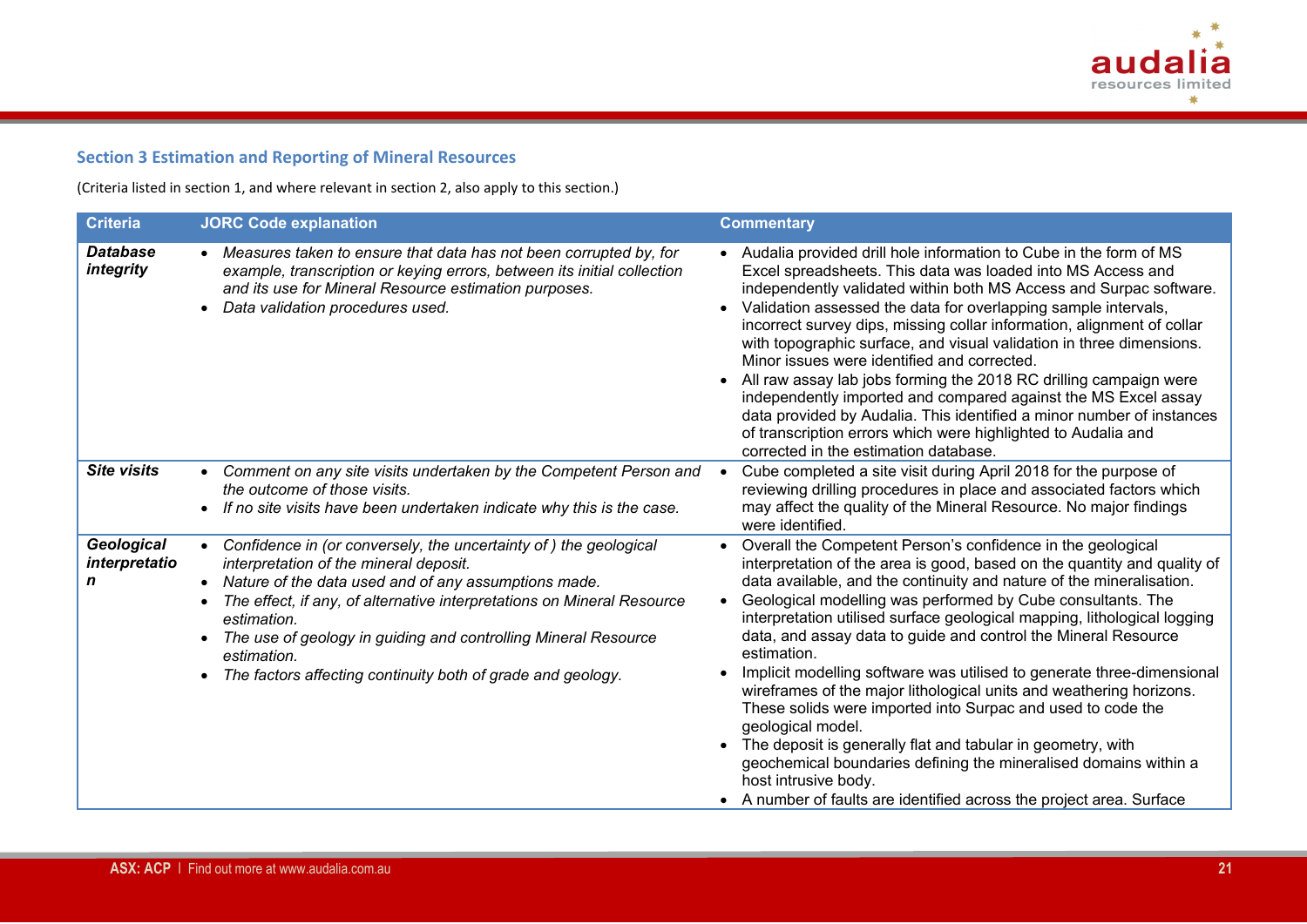

| <b>Criteria</b>                                     | <b>JORC Code explanation</b>                                                                                                                                                                                                                                                                                                                                                                                                                                                                                                                                                                                                                                                                                                                                         | <b>Commentary</b>                                                                                                                                                                                                                                                                                                                                                                                                                                                                                                                                                                                                                                                                                                                                                                                                                                                                                                                                                      |
|-----------------------------------------------------|----------------------------------------------------------------------------------------------------------------------------------------------------------------------------------------------------------------------------------------------------------------------------------------------------------------------------------------------------------------------------------------------------------------------------------------------------------------------------------------------------------------------------------------------------------------------------------------------------------------------------------------------------------------------------------------------------------------------------------------------------------------------|------------------------------------------------------------------------------------------------------------------------------------------------------------------------------------------------------------------------------------------------------------------------------------------------------------------------------------------------------------------------------------------------------------------------------------------------------------------------------------------------------------------------------------------------------------------------------------------------------------------------------------------------------------------------------------------------------------------------------------------------------------------------------------------------------------------------------------------------------------------------------------------------------------------------------------------------------------------------|
|                                                     |                                                                                                                                                                                                                                                                                                                                                                                                                                                                                                                                                                                                                                                                                                                                                                      | mapping provides the surface projection of these features however<br>they are rarely intersected in drilling. They have been modelled as<br>vertical features. Further drilling may identify alternate orientations of<br>these structures, or the presence of other structures within the project<br>area.                                                                                                                                                                                                                                                                                                                                                                                                                                                                                                                                                                                                                                                            |
| <b>Dimensions</b>                                   | The extent and variability of the Mineral Resource expressed as<br>length (along strike or otherwise), plan width, and depth below<br>surface to the upper and lower limits of the Mineral Resource.                                                                                                                                                                                                                                                                                                                                                                                                                                                                                                                                                                 | • Vesuvius/Fuji prospect<br>The mineralisation strikes broadly east-west and covers<br>$\circ$<br>approximately 2.2 km along strike, a maximum across strike<br>width of approximately 500 m, and a maximum depth of 100 m<br>below surface, averaging approximately 50 m.<br>Mineralisation is separated into three broad zones by the<br>$\circ$<br>presence of mapped faults.<br>• Egmont prospect<br>The mineralisation is locally confined to a topographic high with<br>$\circ$<br>dimensions approximately 200 m north to south, and 150 m east<br>to west extending to a maximum depth below surface of<br>approximately 50 m.<br>Kilimanjaro prospect<br>Mineralisation strikes broadly north east-south west and covers<br>$\circ$<br>approximately 700 m along strike, a maximum across strike<br>width of approximately 300 m, and a maximum depth of 50 m<br>below surface.<br>Mineralisation dips approximately 30 degrees to the north east.<br>$\circ$ |
| <b>Estimation</b><br>and<br>modelling<br>techniques | The nature and appropriateness of the estimation technique(s)<br>applied and key assumptions, including treatment of extreme grade<br>values, domaining, interpolation parameters and maximum distance<br>of extrapolation from data points. If a computer assisted estimation<br>method was chosen include a description of computer software and<br>parameters used.<br>The availability of check estimates, previous estimates and/or mine<br>$\bullet$<br>production records and whether the Mineral Resource estimate takes<br>appropriate account of such data.<br>The assumptions made regarding recovery of by-products.<br>Estimation of deleterious elements or other non-grade variables of<br>economic significance (e.g. sulphur for acid mine drainage | Five grade attributes ( $V_2O_5$ , TiO <sub>2</sub> , Fe <sub>2</sub> O <sub>3</sub> , SiO <sub>2</sub> , and Al <sub>2</sub> O <sub>3</sub> ) were<br>estimated for input into mine planning and processing assessments.<br>The grade estimation process was completed using Geovariances™<br>Isatis™ software, with estimated grades exported for compilation into<br>the Surpac™ block model.<br>Statistical analysis was carried out on data from all estimated<br>domains.<br>Interpolation of grades was via Localised Uniform Conditioning (LUC)<br>for $V_2O_5$ and $TiO_2$ , and via Ordinary Kriging (OK) for the remaining<br>grade variables. OK estimates for $V_2O_5$ and $TiO_2$ were completed as<br>internal checks. A local recoverable model was considered<br>appropriate for the level of mining studies.                                                                                                                                         |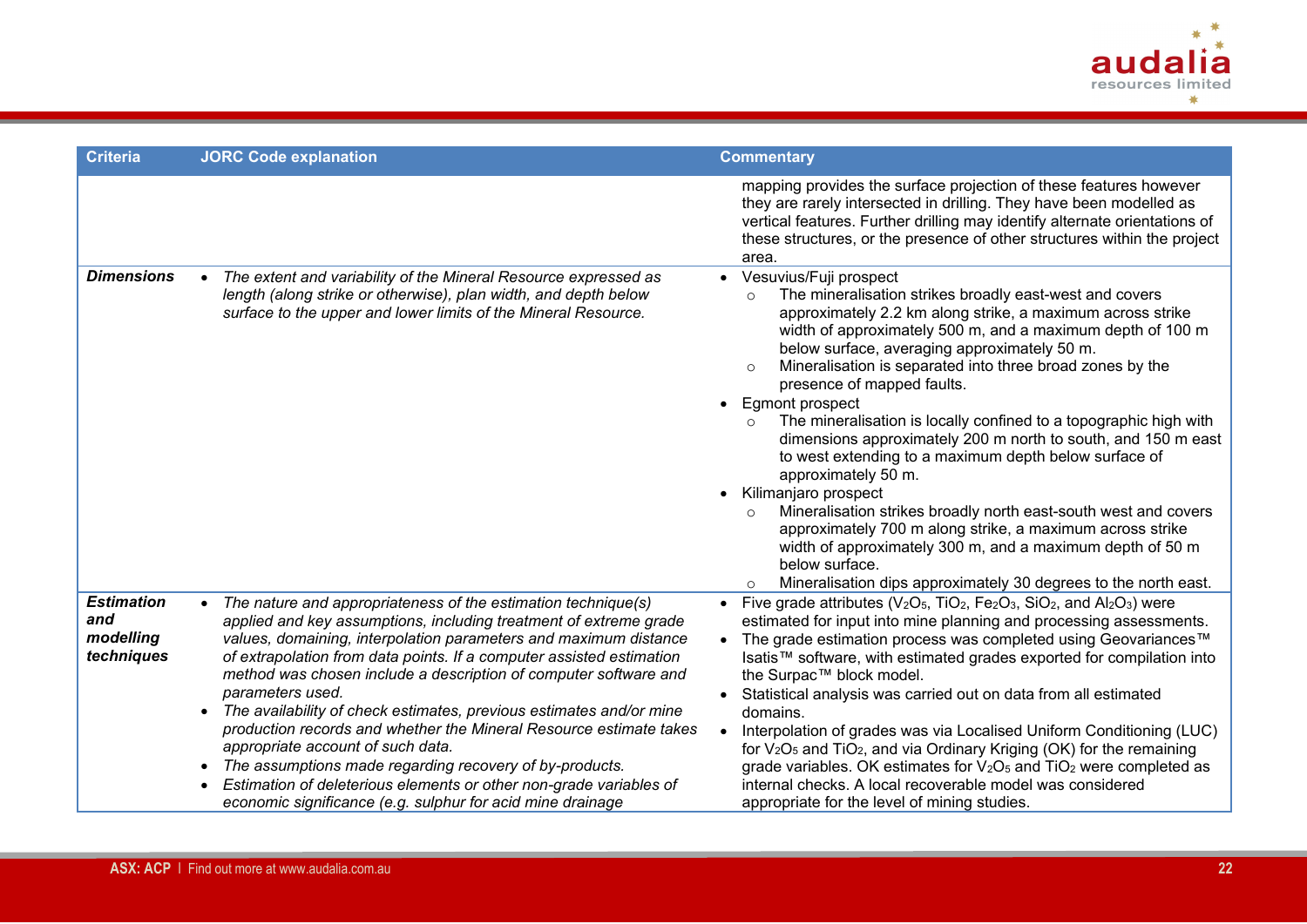

| <b>Criteria</b>       | <b>JORC Code explanation</b>                                                                                                                                                                                                                                                                                                                                                                                                                                                                                                                                                                                                       | <b>Commentary</b>                                                                                                                                                                                                                                                                                                                                                                                                                                                                                                                                                                                                                                                                                                                                                                                                                                                                                                                                                                                                                                                                                                                                                                                                                                                                                                                                                                                                                                                                                                                                                                                                                                                                                                                                                                                             |
|-----------------------|------------------------------------------------------------------------------------------------------------------------------------------------------------------------------------------------------------------------------------------------------------------------------------------------------------------------------------------------------------------------------------------------------------------------------------------------------------------------------------------------------------------------------------------------------------------------------------------------------------------------------------|---------------------------------------------------------------------------------------------------------------------------------------------------------------------------------------------------------------------------------------------------------------------------------------------------------------------------------------------------------------------------------------------------------------------------------------------------------------------------------------------------------------------------------------------------------------------------------------------------------------------------------------------------------------------------------------------------------------------------------------------------------------------------------------------------------------------------------------------------------------------------------------------------------------------------------------------------------------------------------------------------------------------------------------------------------------------------------------------------------------------------------------------------------------------------------------------------------------------------------------------------------------------------------------------------------------------------------------------------------------------------------------------------------------------------------------------------------------------------------------------------------------------------------------------------------------------------------------------------------------------------------------------------------------------------------------------------------------------------------------------------------------------------------------------------------------|
|                       | characterisation).<br>• In the case of block model interpolation, the block size in relation to<br>the average sample spacing and the search employed.<br>Any assumptions behind modelling of selective mining units.<br>$\bullet$<br>Any assumptions about correlation between variables.<br>Description of how the geological interpretation was used to control<br>the resource estimates.<br>Discussion of basis for using or not using grade cutting or capping.<br>The process of validation, the checking process used, the comparison<br>of model data to drill hole data, and use of reconciliation data if<br>available. | Drill hole sample data was flagged using domain codes generated<br>from three-dimensional mineralisation domains. Sample data was<br>composited to one-metre downhole lengths using a best fit-method.<br>No residuals were generated.<br>Outlier analysis of the composite data indicated application of a top-<br>cut value for TiO <sub>2</sub> within a single estimation domain was appropriate.<br>This affected $\sim$ 1% of the domain population. No other grade cutting<br>was employed for other variables or domains.<br>Interpolation parameters were set to a minimum number of six<br>composites and a maximum number of 12 composites, with a<br>restriction on the number of composites per drill hole set to four.<br>Blocks were estimated in a single pass strategy with a maximum<br>search distance of 400m.<br>The model has a block size of 10 m (X) $\times$ 10 m (Y) $\times$ 5 m (Z)<br>representing the nominal selective mining unit (SMU) expected for the<br>deposit based on preliminary mining assumptions relevant to the<br>nature of mineralisation. OK estimates were completed on a block<br>size of 20 m (X) $\times$ 20 m (Y) $\times$ 5 m (Z) and grades assigned to the co-<br>incident SMU block sizes.<br>Hard boundary techniques were employed, with blocks estimated<br>only from samples within the same domain.<br>The block model was validated using a combination of visual and<br>statistical, techniques including global statistics comparisons, and<br>trend plots.<br>No mining has taken place at the project, so reconciliation data is not<br>available<br>• The reported Mineral Resource produces comparable tonnes and<br>grades above nominated reporting cut-off grades as produced in the<br>2014 Mineral Resource completed by Ravensgate. |
| <b>Moisture</b>       | Whether the tonnages are estimated on a dry basis or with natural<br>$\bullet$<br>moisture, and the method of determination of the moisture content.                                                                                                                                                                                                                                                                                                                                                                                                                                                                               | • Tonnages are estimated on a dry basis.                                                                                                                                                                                                                                                                                                                                                                                                                                                                                                                                                                                                                                                                                                                                                                                                                                                                                                                                                                                                                                                                                                                                                                                                                                                                                                                                                                                                                                                                                                                                                                                                                                                                                                                                                                      |
| Cut-off<br>parameters | The basis of the adopted cut-off grade(s) or quality parameters<br>$\bullet$<br>applied.                                                                                                                                                                                                                                                                                                                                                                                                                                                                                                                                           | • The Mineral Resource has been reported above a 6 % TiO <sub>2</sub> cut-off.<br>Mineralisation above this cut-off has, in the opinion of the Competent<br>Person, demonstrated reasonable prospects for economic extraction<br>via assessment against an optimisation shell. Input parameters                                                                                                                                                                                                                                                                                                                                                                                                                                                                                                                                                                                                                                                                                                                                                                                                                                                                                                                                                                                                                                                                                                                                                                                                                                                                                                                                                                                                                                                                                                               |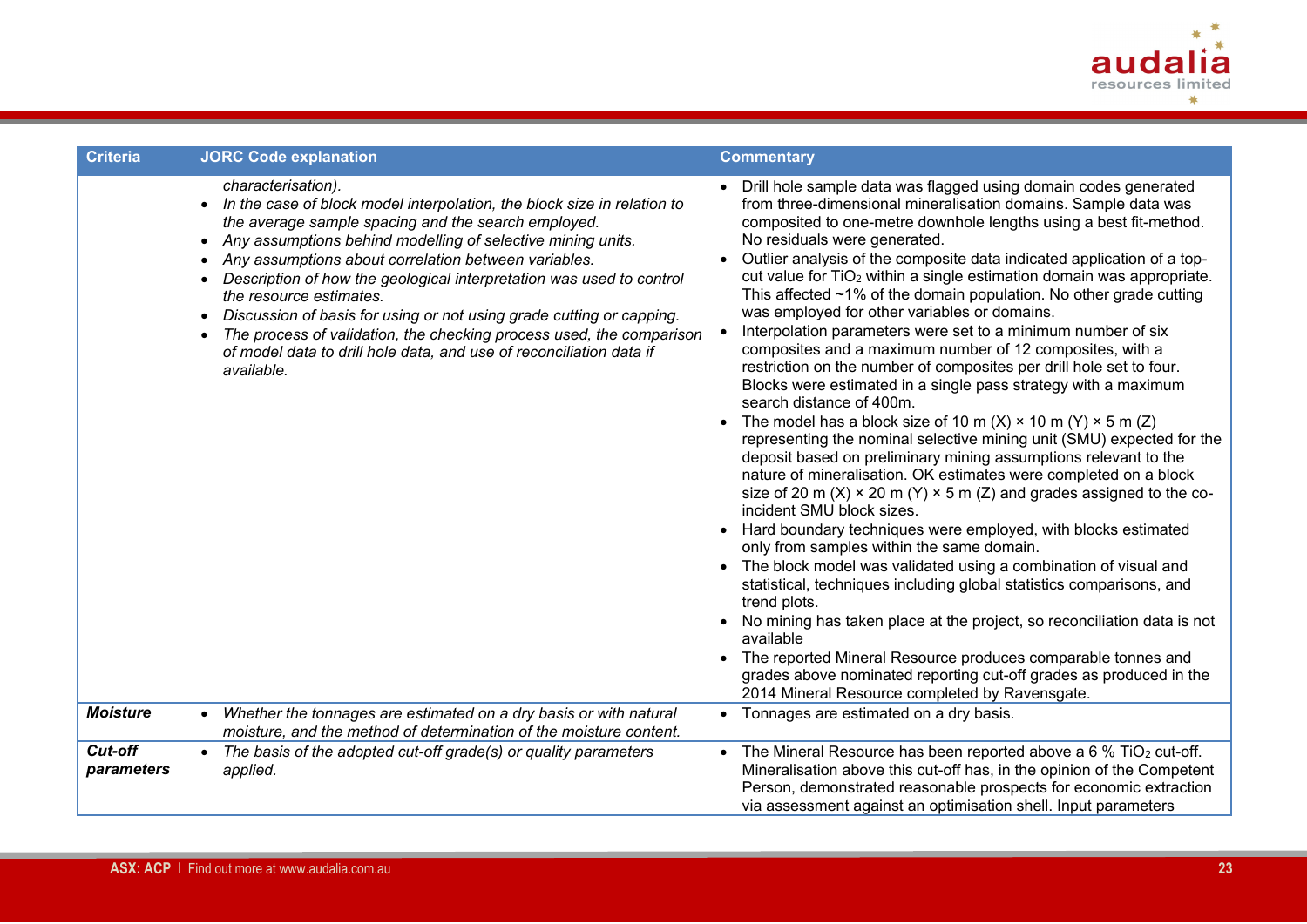

| <b>Criteria</b>                                    | <b>JORC Code explanation</b>                                                                                                                                                                                                                                                                                                                                                                                                                                                                                                                                                 | <b>Commentary</b>                                                                                                                                                                                                                                                                                                                                                                                                                                                                                                                                                                                                                                                                                                                                                                                                                                                                                                                                 |
|----------------------------------------------------|------------------------------------------------------------------------------------------------------------------------------------------------------------------------------------------------------------------------------------------------------------------------------------------------------------------------------------------------------------------------------------------------------------------------------------------------------------------------------------------------------------------------------------------------------------------------------|---------------------------------------------------------------------------------------------------------------------------------------------------------------------------------------------------------------------------------------------------------------------------------------------------------------------------------------------------------------------------------------------------------------------------------------------------------------------------------------------------------------------------------------------------------------------------------------------------------------------------------------------------------------------------------------------------------------------------------------------------------------------------------------------------------------------------------------------------------------------------------------------------------------------------------------------------|
|                                                    |                                                                                                                                                                                                                                                                                                                                                                                                                                                                                                                                                                              | utilised for the optimisation are based on a combination of previously<br>reported test work, open market price assumptions, and factors<br>applicable to comparable mineralisation styles.                                                                                                                                                                                                                                                                                                                                                                                                                                                                                                                                                                                                                                                                                                                                                       |
| <b>Mining</b><br>factors or<br>assumptions         | • Assumptions made regarding possible mining methods, minimum<br>mining dimensions and internal (or, if applicable, external) mining<br>dilution. It is always necessary as part of the process of determining<br>reasonable prospects for eventual economic extraction to consider<br>potential mining methods, but the assumptions made regarding<br>mining methods and parameters when estimating Mineral Resources<br>may not always be rigorous. Where this is the case, this should be<br>reported with an explanation of the basis of the mining assumptions<br>made. | Development of this Mineral Resource assumes mining using<br>standard equipment and methods similar to other operations in the<br>area. The assumed mining method is conventional truck and shovel,<br>open pit mining at an appropriate bench height.<br>An indicative SMU of 10 m (X) $\times$ 10 m (Y) $\times$ 5 m (Z) has been<br>proposed. This has yet to be tested completely through detailed<br>mining studies although is considered reasonable for the nature of<br>mineralisation and the proposed mining methods.                                                                                                                                                                                                                                                                                                                                                                                                                   |
| <b>Metallurgical</b><br>factors or<br>assumptions  | The basis for assumptions or predictions regarding metallurgical<br>$\bullet$<br>amenability. It is always necessary as part of the process of<br>determining reasonable prospects for eventual economic extraction to<br>consider potential metallurgical methods, but the assumptions<br>regarding metallurgical treatment processes and parameters made<br>when reporting Mineral Resources may not always be rigorous.<br>Where this is the case, this should be reported with an explanation of<br>the basis of the metallurgical assumptions made.                     | Detailed metallurgical test work on mineralisation at the project has<br>been completed and previously reported (ASX releases dated 26<br>October, 31 October 2017, and 28 September 2020).<br>Results of beneficiation test work indicate metallurgical recoveries of<br>vanadium, titanium and iron in the order of 85% using magnetic<br>separation, with an associated mass recovery of approximately 75%.<br>Subsequent processing of the developed concentrate via<br>pyrometallurgical processes has been demonstrated to develop<br>market acceptable products with excellent recovery of vanadium and<br>iron. The vanadium bearing iron concentrate meets the feedstock<br>requirement for blast furnace ironmaking, and vanadium can be<br>recovered in the steelmaking process.<br>These results are considered adequate to achieve reasonable<br>expectations of economic metallurgical processing of the project<br>mineralisation. |
| <b>Environment</b><br>al factors or<br>assumptions | Assumptions made regarding possible waste and process residue<br>disposal options. It is always necessary as part of the process of<br>determining reasonable prospects for eventual economic extraction to<br>consider the potential environmental impacts of the mining and<br>processing operation. While at this stage the determination of<br>potential environmental impacts, particularly for a greenfields project,<br>may not always be well advanced, the status of early consideration of<br>these potential environmental impacts should be reported. Where      | Audalia has engaged environmental consultants to progress the<br>investigations required to support applications for mining. These<br>investigations remain ongoing. Expectations are that management<br>criteria will be implemented aligned with other Western Australian<br>mining operations.<br>Cube are aware that a portion of the mineralisation exists in proximity<br>to vegetation listed as critically endangered. Additionally, troglofauna<br>sites have been identified within the project footprint. Audalia has                                                                                                                                                                                                                                                                                                                                                                                                                  |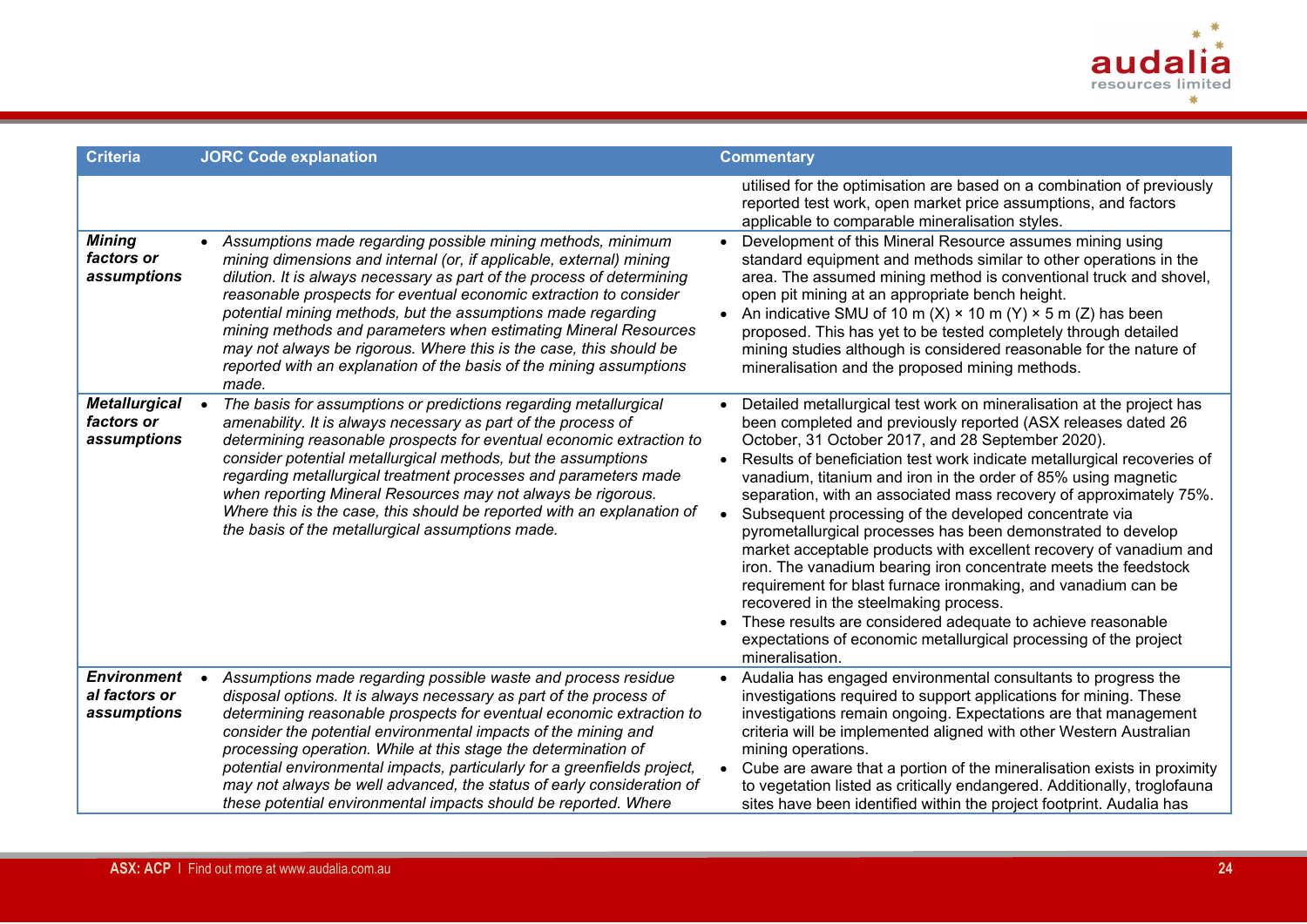

| <b>Criteria</b>                  | <b>JORC Code explanation</b>                                                                                                                                                                                                                                                                                                                                                                                                                                                                                                                                                                   | <b>Commentary</b>                                                                                                                                                                                                                                                                                                                                                                                                                                                                                                                                                                                                                            |
|----------------------------------|------------------------------------------------------------------------------------------------------------------------------------------------------------------------------------------------------------------------------------------------------------------------------------------------------------------------------------------------------------------------------------------------------------------------------------------------------------------------------------------------------------------------------------------------------------------------------------------------|----------------------------------------------------------------------------------------------------------------------------------------------------------------------------------------------------------------------------------------------------------------------------------------------------------------------------------------------------------------------------------------------------------------------------------------------------------------------------------------------------------------------------------------------------------------------------------------------------------------------------------------------|
|                                  | these aspects have not been considered this should be reported with<br>an explanation of the environmental assumptions made.                                                                                                                                                                                                                                                                                                                                                                                                                                                                   | initiated a number of investigations with the aim of providing sufficient<br>evidence to applicable authorities to support future mining. Given the<br>early stage of these investigations it is unclear whether approval will<br>be given to disturb part or all of the areas in question.                                                                                                                                                                                                                                                                                                                                                  |
| <b>Bulk density</b>              | Whether assumed or determined. If assumed, the basis for the<br>$\bullet$<br>assumptions. If determined, the method used, whether wet or dry, the<br>frequency of the measurements, the nature, size and<br>representativeness of the samples.<br>The bulk density for bulk material must have been measured by<br>methods that adequately account for void spaces (vugs, porosity,<br>etc), moisture and differences between rock and alteration zones<br>within the deposit.<br>Discuss assumptions for bulk density estimates used in the<br>evaluation process of the different materials. | • Average bulk densities have been assigned to the mineralisation<br>based on results of density measurements carried out on PQ drill<br>core. Density measurements were calculated on a whole-of-tray<br>basis.<br>• Average core intervals within the core trays were approximately 3 m.<br>Tray intervals were differentiated by logged weathering horizon and<br>average density values assigned to the block model.<br>This approach has been employed to better account for the<br>unconsolidated material recovered during drilling.<br>• Surficial cover was assigned a nominal density value applicable to<br>sand/gravel material. |
| <b>Classificatio</b><br>n        | The basis for the classification of the Mineral Resources into varying<br>$\bullet$<br>confidence categories.<br>Whether appropriate account has been taken of all relevant factors (ie<br>$\bullet$<br>relative confidence in tonnage/grade estimations, reliability of input<br>data, confidence in continuity of geology and metal values, quality,<br>quantity and distribution of the data).<br>Whether the result appropriately reflects the Competent Person's<br>view of the deposit.                                                                                                  | The Mineral Resource has been classified into the categories of<br>$\bullet$<br>Indicated (59%) and Inferred (41%). The determination of the<br>applicable resource category has considered the relevant factors<br>(geology, mineralisation continuity, sample spacing, data quality,<br>geostatistical parameters, and others).<br>The Competent Person is satisfied that the stated Mineral Resource<br>$\bullet$<br>classification reflects the relevant factors of the deposit.                                                                                                                                                         |
| <b>Audits or</b><br>reviews      | The results of any audits or reviews of Mineral Resource estimates.                                                                                                                                                                                                                                                                                                                                                                                                                                                                                                                            | • This Mineral Resource has been internally peer reviewed by Cube<br>consultants focusing on factors which may materially affect the<br>reported resources.<br>• Cube completed an independent review of available QAQC results<br>including standards, field duplicates and blanks relevant to the 2018<br>drilling program. Performance was considered suitable to support<br>estimation of Mineral Resources.<br>• The Mineral Resource tonnage and grade is broadly comparable to<br>that reported by Ravensgate in 2014.                                                                                                                |
| <b>Discussion</b><br>of relative | Where appropriate a statement of the relative accuracy and<br>$\bullet$<br>confidence level in the Mineral Resource estimate using an approach<br>or procedure deemed appropriate by the Competent Person. For                                                                                                                                                                                                                                                                                                                                                                                 | • The relative accuracy of the Mineral Resource estimate is reflected in<br>the reporting of the Mineral Resource in accordance with the<br>guidelines of the 2012 JORC Code.                                                                                                                                                                                                                                                                                                                                                                                                                                                                |